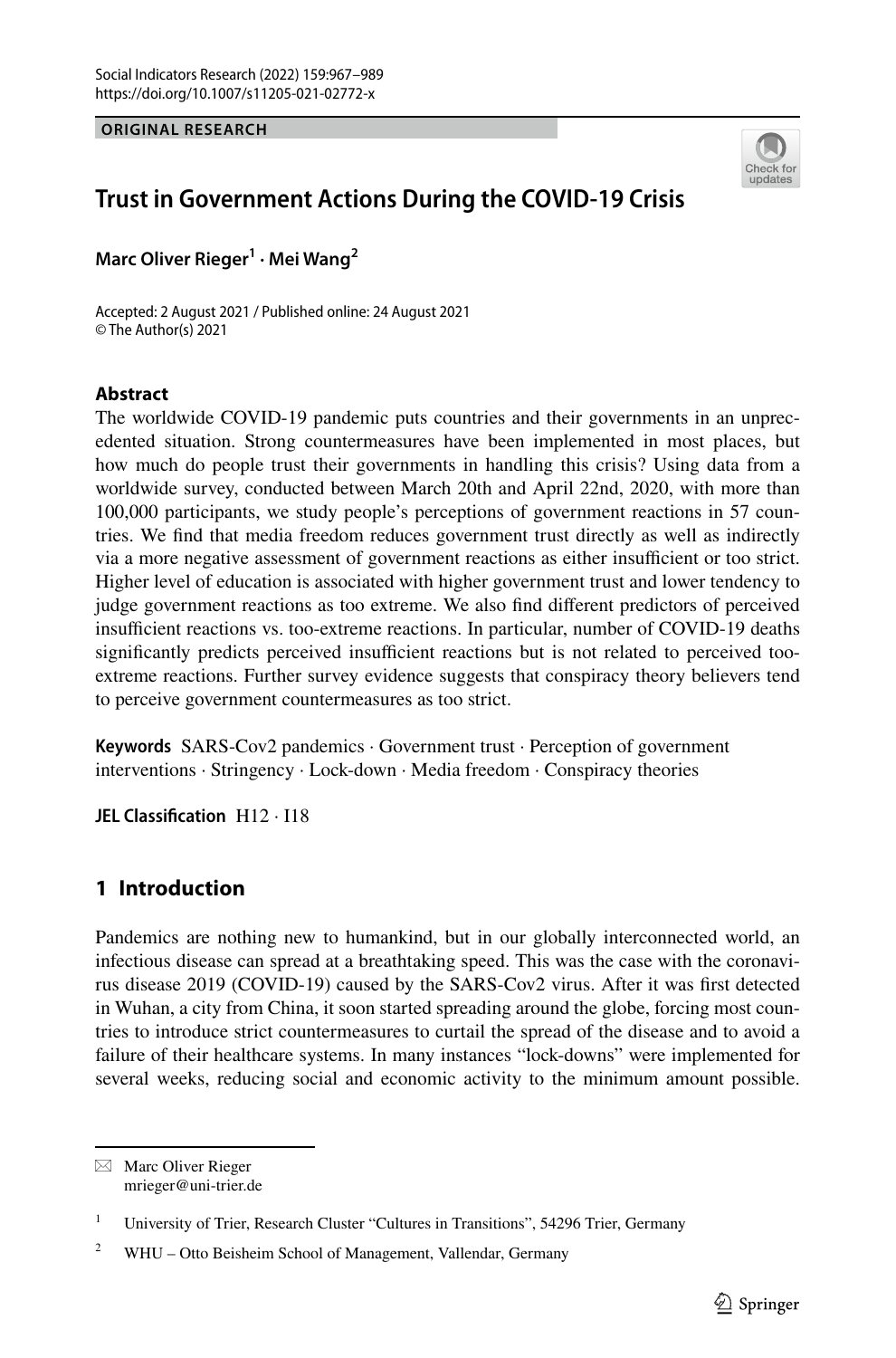The efects, for example, on mobility and on business, are well documented (Rieger and Wang [2020](#page-21-0); Atkeson [2020](#page-20-0); McKibbin and Fernando [2020](#page-21-1)).

In this article, we want to take a look at how people perceive the reactions of their governments, and whether they see these reactive countermeasures as "insufficient" or "too strict." Reactions varied a lot (Hale et al. [2020\)](#page-21-2), so it is natural to wonder how people perceived these actions and what were the most important factors contributing to their trust in governments. In a case study of Great Britain, Newton [\(2020](#page-21-3)) suggests that the inaction and misinformation by the British government caused public mood to swing from trust to distrust in their government. Consistent with this observation, our cross-country empirical analysis shows that trust in government is more correlated with perceived lack of government responsiveness as compared to the perceived too-extreme countermeasures.

Furthermore, we study how diferent factors such as education, media freedom, actual stringency level and death rate, afect the judgment of government policy responsiveness. Our results imply that the evaluation of insufficient or too extreme responses seem to be infuenced by diferent factors. For example, higher COVID-19 fatality rate predicts perceived insufficient government response, whereas it turns out to be unrelated to whether the policy responses were perceived as too strict or not. We conducted our own survey in Germany to investigate how conspiracy believers evaluate government reactions. Our fndings show that conspiracy theory believers tend to think that the government reaction is too strict, although such judgment is less important in predicting trust in government as compared to the perception of insufficient reaction.

Our paper is structured as follows: in Sect. [2,](#page-1-0) we review the relevant literature. In Sect. [3,](#page-4-0) we present the methodology, data sources, and variable structures. Section [4](#page-9-0) describes the results, particularly regarding the heterogeneity of government trust, and the explanatory factors for trust and for assessment of government actions. This is followed by conclusions in Sect. [5.](#page-19-0)

### <span id="page-1-0"></span>**2 Literature Review and Hypotheses Development**

#### **2.1 Trust as Evaluation on Policy Responsiveness**

Political trust has many possible layers and defnitions (Norris [2017](#page-21-4)). We follow a rationalist evaluative framework, where trust implies that "subject A trust objects B to do x" (van der Meer [2017\)](#page-22-0). In the context of our study, we investigate to what extent *the people* (A) trust *the government* (B) to *manage the Covid-19 pandemics and take care of its citizens* (x). Political trust is therefore presumably based on the assessment of performance of political institutions, and it depends on to what extent the citizens perceive that the governance has produced or can produce desired outcomes (North [1990\)](#page-21-5).

Most empirical studies focus on macroeconomic performance (van der Meer [2017](#page-22-0)), while paying less attention on other domains (Kumlin and Haugsgjerd [2017](#page-21-6)). The global Covid-19 pandemic provides a unique chance to observe government reactions and political trust during the crisis. In fact, some authors argue that poor performance and unresponsiveness of political institutions during the crisis are even more important causes of the decreasing levels of trust than the economic crisis itself (Torcal [2014](#page-21-7); Ervasti et al. [2019;](#page-21-8) Denters et al. [2007\)](#page-21-9). With regard of government reaction, the citizens can always be unhappy if they think governments has interfered too much or too little. This applies to Covid-19 as well. Citizens can be unsatisfed with the lack of countermeasures to stop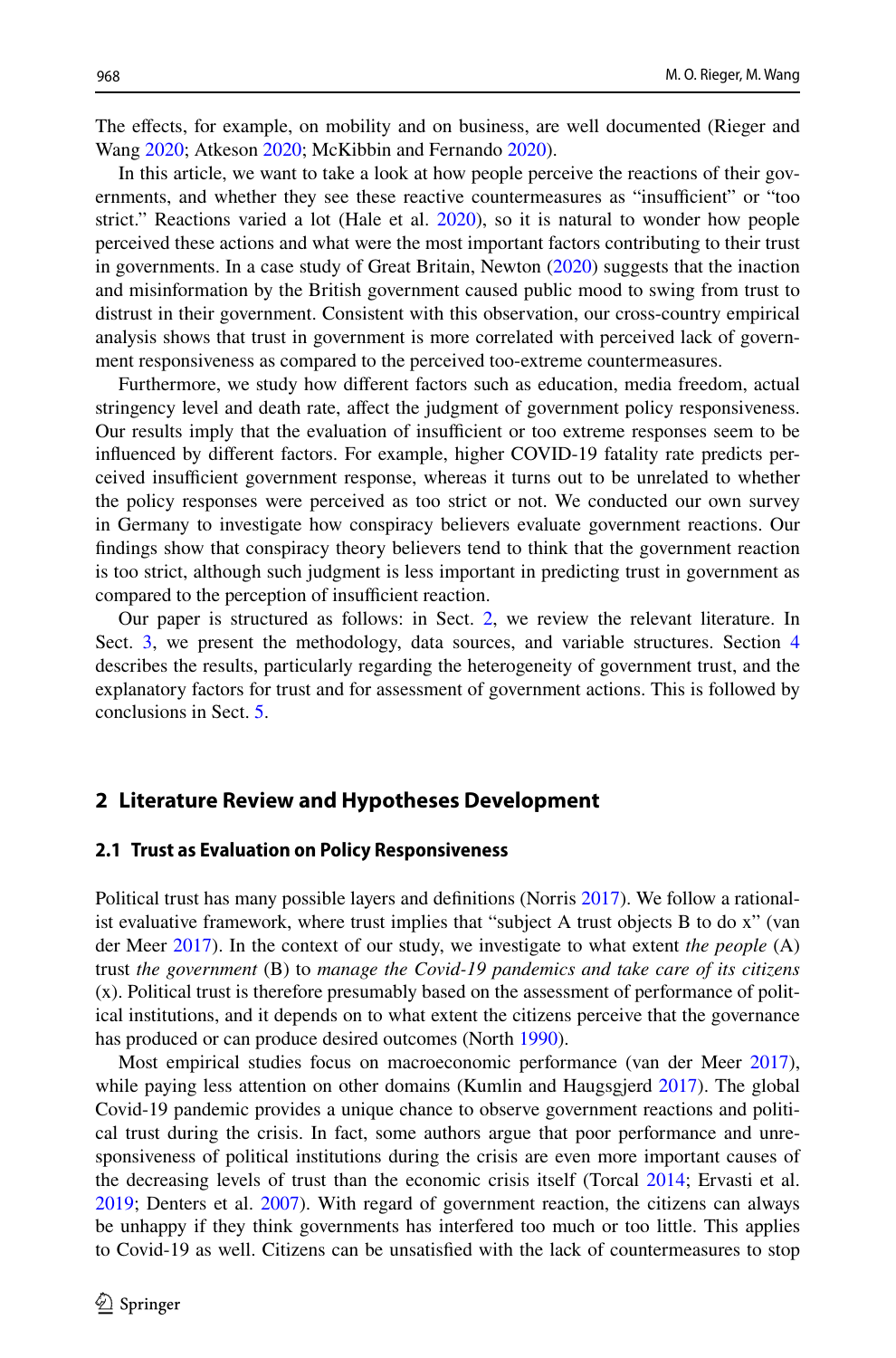|                          | Perceived policy responsiveness: |                                    |                  |
|--------------------------|----------------------------------|------------------------------------|------------------|
|                          | Too extreme                      | Insufficient                       | Government trust |
| Perceived responsiveness |                                  |                                    |                  |
| Too extreme              |                                  |                                    | $-(-^{*})$       |
| Insufficient             |                                  |                                    | $-(-^{*})$       |
| <b>Truster</b>           |                                  |                                    |                  |
| Education                | $-(-^{*})$                       | $+$ (/)                            | $\pm (+^{*})$    |
| Media freedom            | $+(+)$                           | $+ (+^{*})$                        | $\pm$ (-*)       |
| Conspiracy beliefs       | $+(+)$                           | $\left(\frac{\hbar}{\hbar}\right)$ |                  |
| <b>Trustee</b>           |                                  |                                    |                  |
| Government effectiveness | $+(+)$                           | $-(-^{*})$                         | $+(+*)$          |
| Current stringency       | $+$ (/)                          | $-(-^{*})$                         |                  |
| Average stringency       | $+ (+*)$                         | $- (1)$                            |                  |
| COVID-19 deaths          | $-$ (/)                          | $+(+)$                             |                  |
|                          |                                  |                                    |                  |

<span id="page-2-0"></span>**Table 1** Hypotheses on relationship between trust, perceived policy responsiveness and other variables

 $\pm$  designates cases in which both directions could be predicted by theory. The empirical relationship is presented in the bracket, where one star (\*) represents a signifcant relationship at .05 level. Slash (/) represents no signifcant relationship

the spread of the virus, but they may also complain the stringency policies to be too strict, which may constrain freedom and hurt certain economic sectors. Therefore, the governments around the world are facing difficult trade-offs regarding how to respond to this health crisis in appropriate ways. In this study, we investigate how the perceived responsiveness affects the trust in government, and what are the underlying factors of the assessment on government responsiveness.

Table [1](#page-2-0) summarises the basic structure and hypotheses that guide our data analysis. We expect government trust is based on the evaluation of the policy responses during COVID-19. In the best case, the citizens are satisfed and consider the government reactions as appropriate. Otherwise, they may consider the government response as either insufficient or too extreme, both of which would reduce the trust in government handling the crisis, as indicated in the top right columns in Table [1](#page-2-0). In the following subsections, we discuss how characteristics of trusters (citizens) and trustees (governments) will be related to assessment on policy responsiveness and trust in government.

#### **2.2 Trusters: Education, Media Environment, Beliefs**

In the evaluative framework, citizens are the trusters who estimate the trustworthiness of the government by evaluating its performance. The subjective assessment of policy responsiveness tends to be heterogenous across individuals. It depends on the ability and motivations to search and process relevant information to form judgment. Education and media are two important sources of information.

Empirical studies show that the relationship between education and political trust is complicated and context-dependent (Mayne and Hakhverdian [2017](#page-21-10)). Education serves as an important component of early socialisation that helps to form political opinions later in life. Most school education presents an idealised picture of institutional foundations, thus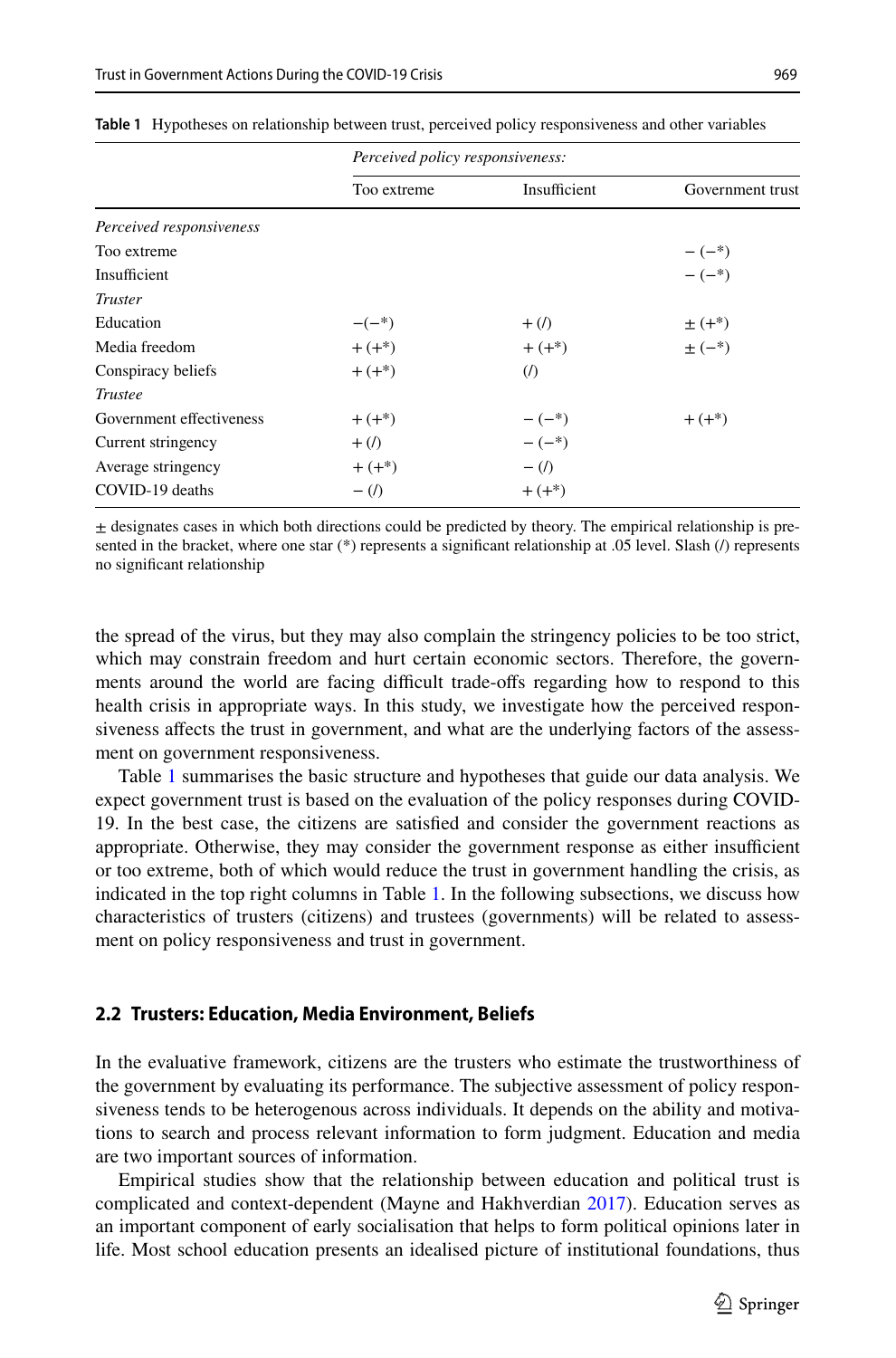helps to cultivate social norms of trusting the political system. In fact, many studies document a positive relationship between trust and education, e.g., Anderson and Singer [\(2008](#page-20-1)), Hetherington ([1998\)](#page-21-11).

Education, however, may also reduce the level of trust, as documented in some studies (Cook and Gronke [2005](#page-20-2); Chang and han Chu [2006\)](#page-20-3). The potential reason is that people with more education tend to have higher expectations of government performance, and consequently they are more critical and less satisfed. Furthermore, the relationship between education and trust depends on the situational factors. Generally, we believe that education improves cognitive skills to acquire and process information, thus forming more accurate and rational beliefs on government performance. For example, Hakhverdian and Mayne ([2012\)](#page-21-12) fnd that higher-educated citizens are more sensitive to the corruptions—the relationship between education and trust is negative in more-corrupted countries, but positive in clean societies. Besides these causal mechanisms, some scholars argue education can simply be a proxy of social status or cognitive ability, and education *per se* may not exert additional impacts on trust (Mayne and Hakhverdian [2017](#page-21-10)).

If education can be considered as a proxy of cognitive skills and information processing ability, then in the context of Covid-19 pandemics, more educated people should be more knowledgable and more informed about the importance of countermeasures in curtailing the spread of pandemics. Therefore, we hypothesise that people with higher education are less likely to criticise the government reaction to be too strict, and more likely to see the reaction as no sufficient. Given the above literature on ambiguous relationship between education and political trust, we do not have a straightforward hypothesis on the direct relationship between education level and trust in government (see Table [1](#page-2-0)).

Media is important information source beyond close social relationships. Many people collect information from various media to judge the government performance. While higher media freedom increases political knowledge and participation (Leeson [2008\)](#page-21-13), it is also commonly believed that the frequent negative news in the media tend to erode public trust in government and political fgures (Newton [2017](#page-21-14)). Using the data from the 2008 World Public Opinion poll, Yakovlev and Gilson ([2015\)](#page-22-1) fnd that press freedom increases the trust in foreign leaders as compared to domestic leaders. They also point out that only leaders in the three countries with the lowest press and political freedom (China, Iran, and Russia) received consistently higher trust at home than abroad. Based on these studies, we expect more media freedom will be associated with more negative evaluation of government policies, i.e., with increased chance to perceive the policy reaction as either too lax or too strict. Consequently, media freedom is likely to reduce government trust. Free media, however, may also increase government trust because more transparent information is a good foundation for mutual trust. Therefore, similar to education, the direct infuence of media to government trust is ambiguous (see Table [1\)](#page-2-0).

We have conducted additional surveys on conspiracy beliefs. The news on COVID-19 from various media sources range from high-quality scientifc information to all kinds of conspiracy theories, e.g., that it had been developed as bioweapon, that it is in reality caused by 5G cell phone radiation, or that it is nothing more than a made-up disease. The fact that conspiracy believers tend to distrust science and have no problem believing in contradicting conspiracy stories suggests the existence of a conspiracy mentality (Wood et al. [2012;](#page-22-2) Imhoff and Lamberty [2020;](#page-21-15) Bruder et al. [2013](#page-20-4); Goertzel [1994\)](#page-21-16). Previous studies have shown beliefs in conspiracy theories correlate with distrust in governments, even when the government services and institutions are clearly not connected to the allegations stated in conspiracy theories (Einstein and Glick [2015;](#page-21-17) Kim and Cao [2016\)](#page-21-18). Researchers also show that conspiracy beliefs infuence containment behaviour during COVID-19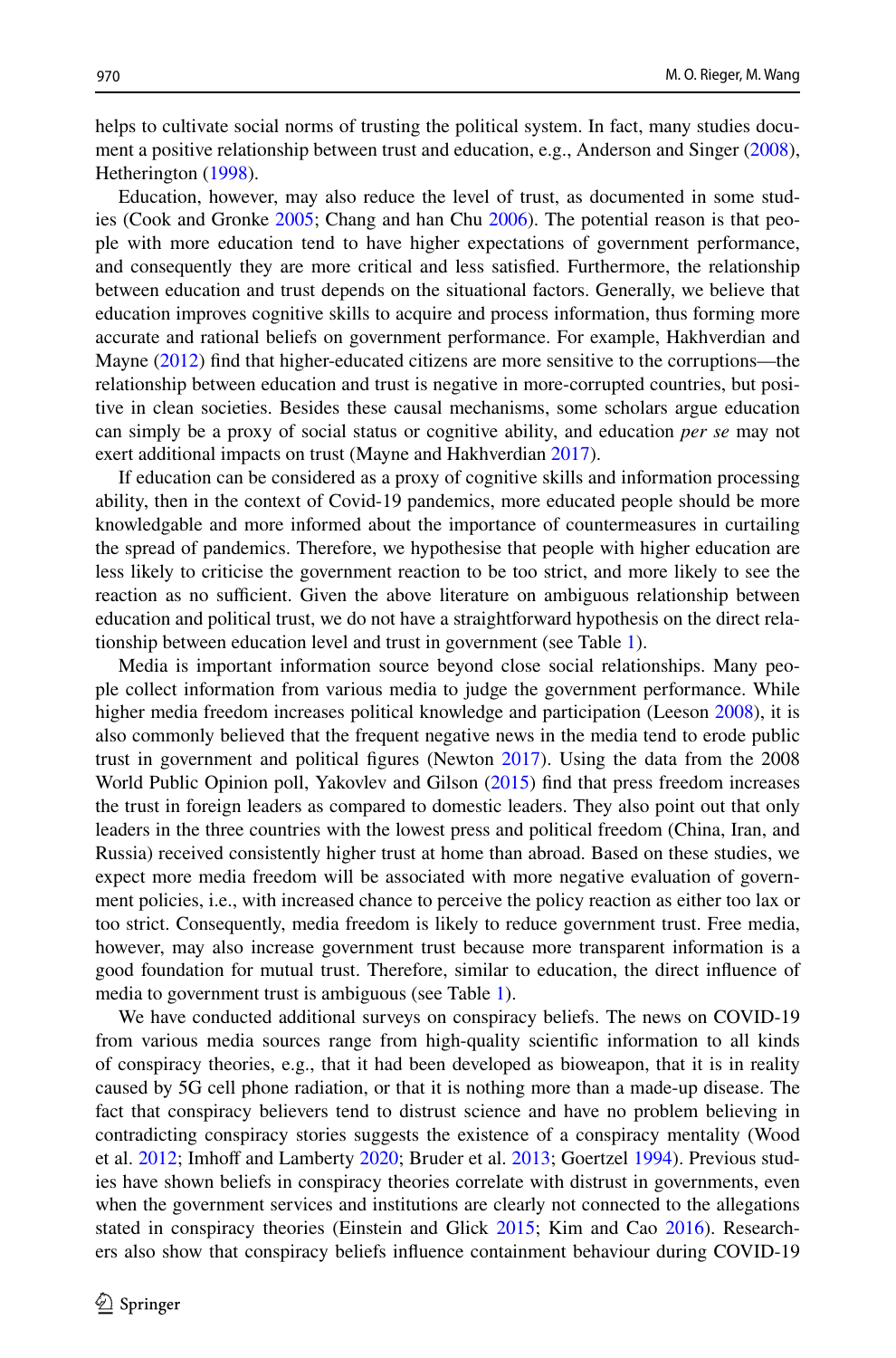(Imhoff and Lamberty [2020;](#page-21-15) Karić and Medjedović [2021;](#page-21-19) Rieger [2020](#page-21-20)): the more respondents believe in conspiracy theories, the less they like to engage in transmission reducing activities, e.g., social distancing or wearing masks. Karić and Medjedović ([2021\)](#page-21-19) show that one channel for this efect is reduced political trust. Based on these studies, we expect that conspiracy believers are more likely to perceive policy reactions as too strict.

#### **2.3 Trustees: Government Quality, Objective Policy Responses, Policy Outcomes**

In our evaluative framework of trust, the governments are the trustees, whose performance would be evaluated by citizens. Assuming a rational Bayesian updating process as our benchmark, people would revise their prior beliefs by incorporating new information.

The prior belief can be formed based on the past performance, proxied by government efectiveness in our analysis. It is a measure of government quality and competence based on the track record. We expect that more efective governments will win more political trust from their citizens. We also expect that the policy responses by the more-efective governments are more likely to be seen as too extreme rather than insufficient (see Table [1](#page-2-0), the last fourth row).

To update beliefs about how competent the government can handle the ongoing crisis, one can observe the policy reactions and the outcomes. In reality, it is easily said than done. In the domain of macroeconomic policies, for example, even the most brilliant economists like Hayes and Keyes disagreed about the optimal policy responses to an economic crisis. Studies have revealed that policy performance, especially economic performance, stimulates political trust in well-established democracies (Anderson [2009;](#page-20-5) Clarke et al. [1993\)](#page-20-6), although some studies show no efect of economic performance (Hakhverdian and Mayne [2012](#page-21-12)).

Health experts, however, have reached far higher consensus on how to deal with a pandemic. They developed well-calibrated models for predicting the impacts of infection reduction by various countermeasures, such as mask wearing, social distance, and quarantine. The causal mechanisms between the stringency policies and infection rates are much less ambiguous as compared to the link between macroeconomic policy intervention and economic performance. Therefore, we explore to what extent the subjective evaluation of policies responses are associated with stringency policies and outcomes (e.g., Covid-19 deaths). Such information can be gained from various media sources and personal experience. We expect the current and average stringency measures to be positively related to perceived too-extreme reactions, and negatively related to the perceived insufficient reactions. Additionally we expect the policy outcomes, as proxied by COVID-19 death rates, to be positively associated with too-extreme policies, and negatively related to perceived insufficient policies. (see Table  $1$ , the last three rows).

# <span id="page-4-0"></span>**3 Data and Methodology**

#### **3.1 Government Trust and Perceived Government Reactions During COVID‑19**

Table [2](#page-5-0) summarizes the main variables in our study. Detailed information about these variables can be found in the referenced papers.

Our main analysis is based on data from the online survey by Fetzer et al. ([2020b\)](#page-21-21), covering more than 170 countries. This survey was initially advertised worldwide on Twitter and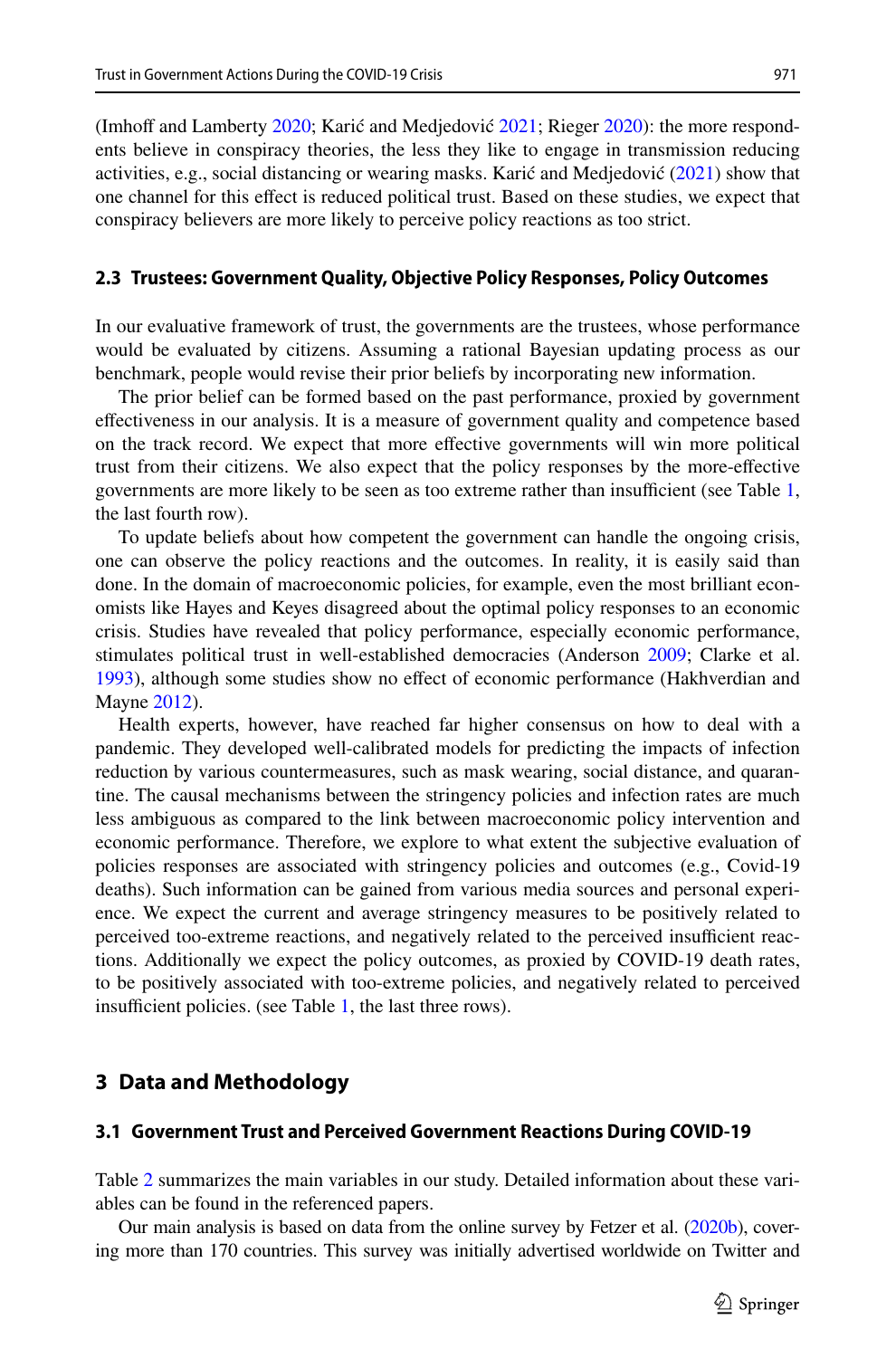<span id="page-5-0"></span>

| $\sim$ $\sim$ $\sim$ $\sim$ $\sim$ $\sim$ $\sim$ $\sim$                                          |                                                                                             |                 |      |                          |                                     |
|--------------------------------------------------------------------------------------------------|---------------------------------------------------------------------------------------------|-----------------|------|--------------------------|-------------------------------------|
| Variable                                                                                         | Measurement                                                                                 | Mean SD         |      | z                        | Source                              |
| Individual level                                                                                 |                                                                                             |                 |      |                          |                                     |
| Government trust                                                                                 | $1 (=$ strongly distrust) to $5 (=$ strongly trust)                                         | 2.98            |      | 1.5 101411               | Fetzer et al. (2020a, 2020b)        |
| Perceived insufficient reaction                                                                  | $1 (=$ somewhat insufficient); $2 (=$ not at all sufficient); otherwise 0                   | 0.8             |      | 0.78 101411              | Fetzer et al. (2020a, 2020b)        |
| Perceived too-extreme reaction                                                                   | $1 (=$ somewhat too extreme); $2 (=$ much too extreme); otherwise 0                         | 0.06            | 0.28 | 101411                   | Fetzer et al. (2020a, 2020b)        |
| Perceived insufficient reaction in Germany                                                       | 1 (= rather too slow or lax); $2($ = far too slow or lax); otherwise 0                      | 0.25            | 0.48 | 550                      | Surveys by the authors              |
| Perceived too-extreme reaction in Germany                                                        | $1$ (= rather too fast or restrictive); $2$ (= far too fast or restrictive);<br>otherwise 0 | 0.12            | 0.37 | 550                      | Surveys by the authors              |
| (Self-reported) Health                                                                           | $1 (= poor)$ to $4 (= excellent)$                                                           | 3.1             |      | 0.72 101411              | Fetzer et al. (2020a, 2020b)        |
| Conspiracy Total                                                                                 | Aggregate scores of beliefs in seven conspiracy theories.                                   | 10.9            | 3.6  | 455                      | Rieger and He-Ulbricht (2020)       |
| Likelihood of voting AfD (right populist party) $1 (=$ definitely not) to $6 (=$ definitely yes) |                                                                                             | 1.39            | 1.06 | 124                      | Rieger and He-Ulbricht (2020)       |
| Evaluation of government on left-right scale                                                     | $-4$ (= way too left) to $+4$ (= way too right)                                             | 0.41            | 1.4  | 1626                     | Rieger and He-Ulbricht (2020)       |
| Political interest                                                                               | $1($ = very little) to $5($ = very much)                                                    | 3.22            | 0.99 | 929                      | New data set                        |
|                                                                                                  |                                                                                             |                 |      | Mean SD Countries Source |                                     |
| Country level                                                                                    |                                                                                             |                 |      |                          |                                     |
| Average Stringency since start                                                                   | Stringency index from 0 to 100%                                                             | 16.1            | 7.8  | 55                       | Hale et al. (2020)                  |
| Average Stringency since first death                                                             | Stringency index from 0 to 100%                                                             | 71.1            | 16.6 | 55                       | Hale et al. (2020)                  |
| Press Freedom                                                                                    | Index, values among our countries from 7.84 to 76.68                                        | 24.3            | 12.9 | 55                       | Reporters without Borders<br>(2020) |
| World Governance Index                                                                           | Normalized index, values among our countries between -1.85 and<br>$+1.83$                   | $-0.38$ 1.08 55 |      |                          | World Bank                          |
|                                                                                                  |                                                                                             |                 |      |                          |                                     |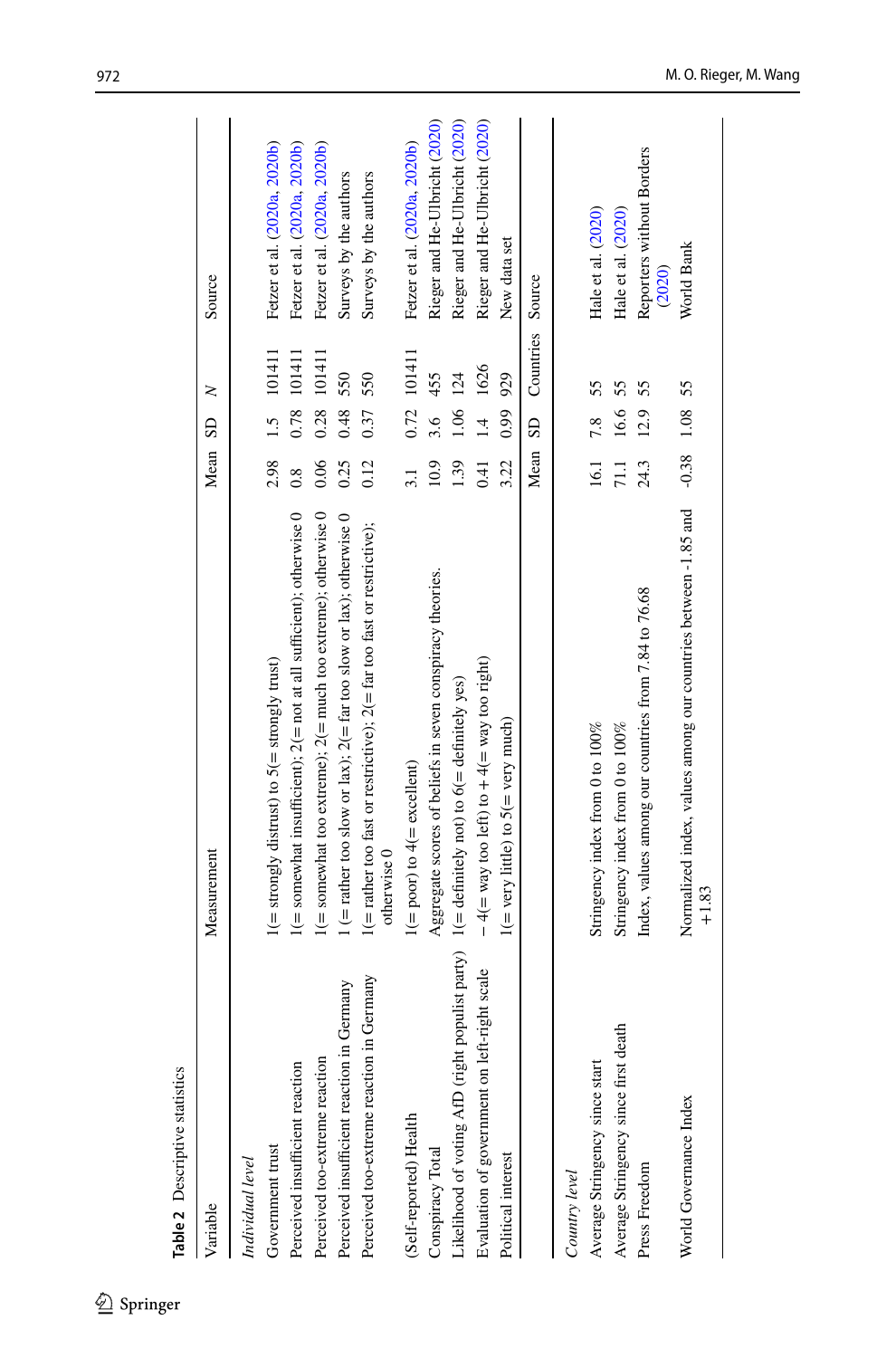encompasses the time period from March 20th, 2020 to April 22nd, 2020. We only consider countries with at least 200 participants. This leaves data for 57 countries with  $N = 106,010$ participants, out of which 57% were female, the average age was 39.1 years, and 44% were married or living with a partner.

The subjective evaluations were elicited from the survey respondents around the world. They were asked to express their opinion regarding whether the governments were too fast or too slow in reacting to the pandemic, which is formulated as the following two questions:

- *Government trust:* How much do you trust your country's government to take care of its citizens? (1 = Strongly distrust; 2 = Somewhat distrust; 3 = Neither trust nor distrust; 4 = Somewhat trust;  $5 =$  Strongly trust)
- *Perceived reaction:* Do you think the reaction of your country's government to the current coronavirus outbreak is appropriate, too extreme, or not sufficient? (The reaction is much too extreme / somewhat too extreme / appropriate / somewhat insufficient / not at all sufficient)

To facilitate interpretation and further analysis, we decomposed the answers to the *perceived reaction* question into two subindices, so that higher values always indicate stronger dissatisfaction with the government reaction (i.e., either too extreme or insufficient), similar to the decomposition methods in Fetzer et al. [\(2020a\)](#page-21-22). The main reason is that the variable is not monotonic with regard to satisfaction. The decomposition make both variables monotonic, i.e., highest number corresponds to highest dissatisfaction either from perceived too-extreme or insufcient reactions.As we will see later from the results, these two types of judgment are determined by diferent underlying factors, especially regarding the predictive power of COVID-19 deaths. The two indices of perceived reaction are:

- *Perceived insufficient reaction:* The reaction is not at all sufficient  $(= 2)$ ; somewhat insufficient  $(= 1)$ ; otherwise  $(= 0)$ .
- *Perceived too-extreme reaction:* The reaction is much too extreme (= 2); somewhat too extreme  $(= 1)$ ; otherwise  $(= 0)$ .

As alternative measurements of trust and perceived reaction, we used the 2020 Democracy Perception Index (DeVeaux and Dölitzsch [2020\)](#page-21-25). These data are based on representative samples from 53 countries around the world from which we could use 46 countries for our study. Since the precise dating of the individual-level data is unfortunately not available for these data, the analysis is only possible on the country level. Nevertheless, this provides us with a very useful comparison of the country-level trust.

The two items from the Democracy Perception Index survey that we used were:

- 1. *Country trust:* How well do you think your country is responding to the coronavirus (COVID-19) crisis? (Very poorly / somewhat poorly / somewhat well / very well)
- 2. *Perceived reaction:* Do you think your government is doing too much or not enough to restrict the movement of people in your country? (Too much / right amount / not enough)

# **3.2 Policy Stringency and Death Rates**

To measure the actual government policy reactions, we use data on policy *stringency* (Hale et al. [2020](#page-21-2)) that provides us with a numerical value describing the amount of restrictions in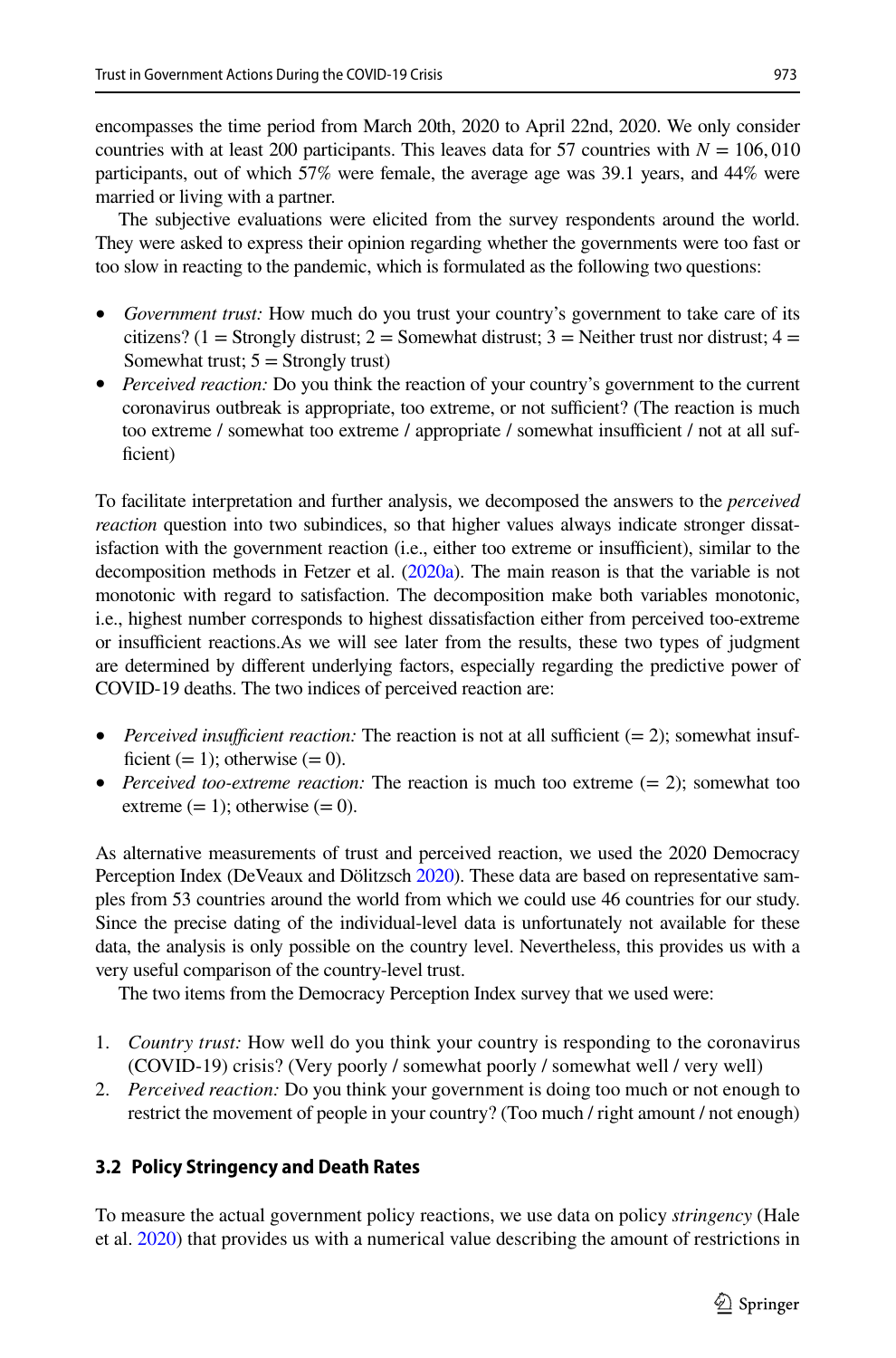place in a given country for each day during the period under investigation. Since perceptions of government actions will depend not only on the current measures but also on the past actions, we calculate the current stringency index for each country on the day of the survey (*current stringency* ) and the average stringency from the frst confrmed death from COVID-19 in that country (*average stringency since frst death*).

We use data from Dong et al. ([2020\)](#page-21-26) on numbers of COVID-19 cases and deaths on the country level for each country under study. For our statistical analysis, we focus on deaths, since the number of cases crucially depends on testing efforts and is consequently seen as less indicative of the extent of an outbreak when comparing diferent countries, whereas the numbers of deaths are usually considered to be more accurate. We use the data from the previous day to correct for a time lag in reporting.

## **3.3 Media Freedom and Government Efectiveness**

The variable *media freedom* is taken from World Press Freedom Index at the country-level (Reporters without Borders [2020](#page-21-24)). In addition, we control the *government efectiveness* on the macro-level using the subindex from the World Governance Index (World Bank n.d.).

## **3.4 Individual‑Level Variables**

The variable *education* is measured by the number of years of education that the participant completed. We also control the self-reported overall *health* of the participants from the survey by Fetzer et al. [\(2020b](#page-21-21)). On a scale from 1 (poor) to 4 (excellent), they stated their health on average as 3.1. We also control other demographic variables, including gender, age, and marital status.

# **3.5 Additional Online Surveys in Germany: Perceived Reactions and Conspiracy Theory Beliefs**

To explore the relationship between beliefs and perceived government reactions, we conducted two online surveys in Germany on April 21–23, 2020 among 268 subjects and mainly on May 18–25, 2020 among 248 subjects<sup>1</sup>, both advertised at the University of Trier, a medium-sized German university, and conducted using Unipark.<sup>[2](#page-7-1)</sup> In the first survey, 64% of the participants were university students, 63% females, and the average age was 28 (from 18 to 77). In the second survey, 77% were university students, the average age was 26 (from 18 to 65, and 62% were females. Since all students and employees of the universities were invited to participate in the survey, the sample is diverse in age, gender and education, but is on average much younger than the overall German population. The gender is fairly balanced, albeit with a slight overweight on female. In both cases, one of the participants won a prize of 50 euros (as announced in the advertisement to incentivize

<span id="page-7-0"></span> $1$  Data from Rieger and He-Ulbricht ([2020\)](#page-21-23) on political opinions includes more recent survey waves than the ones described in the main part of our paper, the latest one from January 2021.

<span id="page-7-1"></span><sup>&</sup>lt;sup>2</sup> We evaluate both surveys separately, since in this highly dynamic situation, effects may potentially differ over time.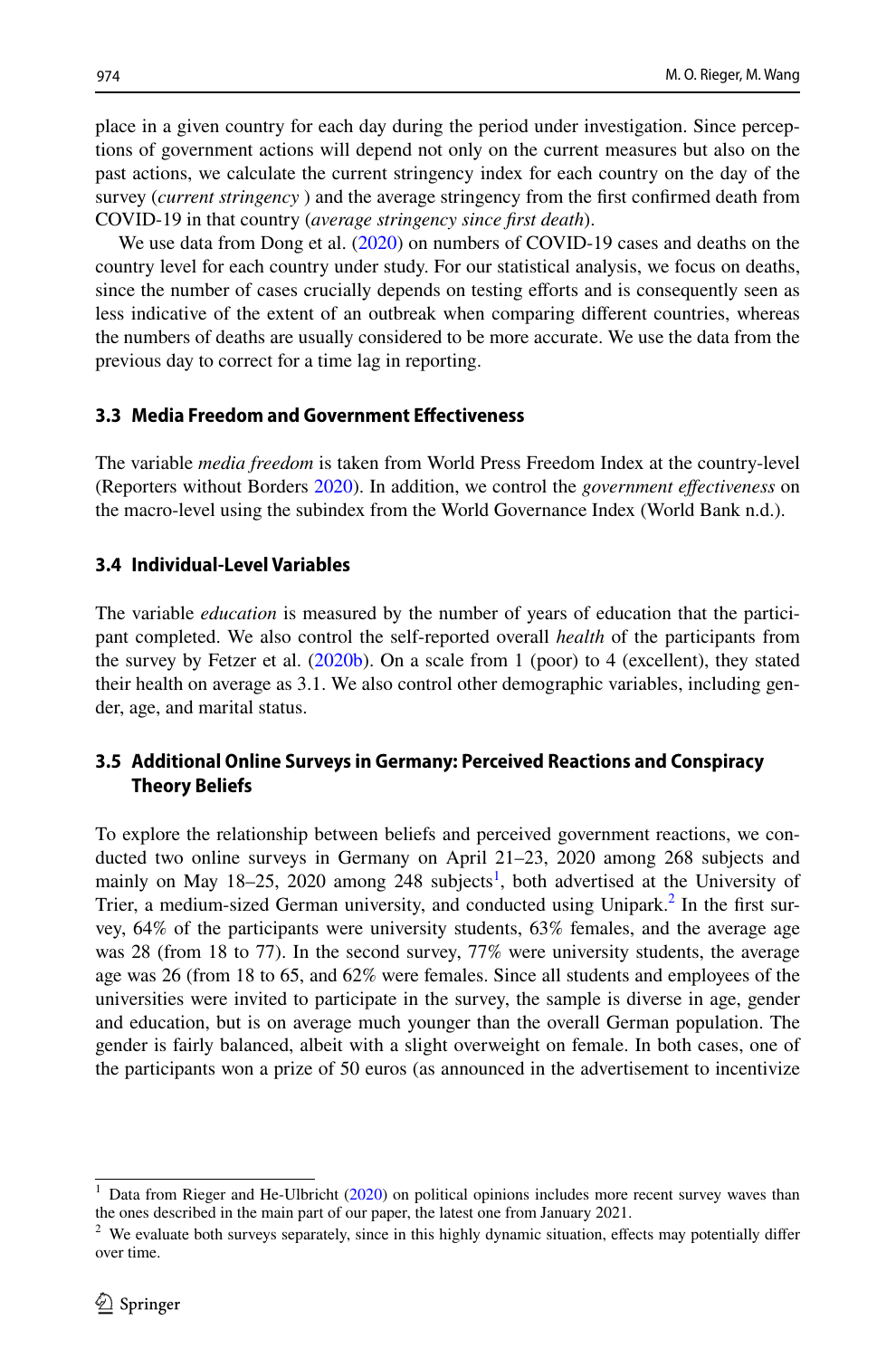participation). In these surveys, we asked essentially the same question as Fetzer et al.  $(2020b)^3$  $(2020b)^3$  $(2020b)^3$  $(2020b)^3$ :

• *Perceived reaction:* All in all, how would you assess the reactions of German politicians to the coronavirus? (The reaction is far too slow or lax / rather too slow or lax / balanced / rather too fast or restrictive / far too fast or restrictive)

Similar to previous coding of perceived reactions from the survey by Fetzer et al. [\(2020b](#page-21-21)), we defned two variables: *perceived insufcient reaction in Germany* and *perceived tooextreme reaction in Germany*.

In addition, we elicited information about a tendency to be receptive for conspiracy theories regarding COVID-19. More specifcally, we asked participants to state whether they agree with the following statements:

- The media want to hide information about the coronavirus from us.
- The hype about corona was only caused by pharmaceutical companies and other groups that beneft from it.
- The virus serves our politicians only as a pretext to undermine our basic rights.

We provided four answer options: do not agree / partially agree / mostly agree / fully agree. We also directly elicited belief in some of the most popular conspiracy theories, namely:

- The US secret service developed the virus and brought it to Wuhan in order to specifically damage China.
- China developed the virus in a laboratory for bio-weapons, from where it spread by accident.
- Covid-19 is connected to the expansion of the 5G mobile phone network.
- Pharmaceutical companies in conjunction with Bill Gates started the infection in order to make money with a vaccine they had patented.

These items were mixed with statements that refect the scientifc consensus (at least at the time of the survey), e.g., that the virus spread from animals (bats or pangolins) to humans, originated in Wuhan (China) etc. All items could be judged on a fve-point Likert scale (very unlikely; unlikely; average probability; probably; very likely).

We defned a composite score *Conspiracies Total* as the sum of the answers to all seven of the above conspiracy items, where scales were coded with the numbers 1 to 4 or 5, respectively. We considered subjects with a score of more than 10 (26.9% in the frst, and 23.8% in the second survey) as "conspiracy tendency" subjects.

Regarding the conspiracy theories, we also asked participants whether they had ever heard about them before. Indeed, that was the case for between 43% and 70% of the subjects in the frst, and between 51% and 75% in the second survey.

We measured the political positioning of the respondents in several survey waves from September 2020 to January 2021. In September 2020, we asked respondents to state for each of the parties in the German parliament: "How likely are you to vote for the following parties in the next federal election?" Answers were on a 6-point Likert

<span id="page-8-0"></span><sup>&</sup>lt;sup>3</sup> The wording differs slightly, since the survey questions were not copied, but independently designed. That they are basically the same is a fortunate coincidence for our analysis.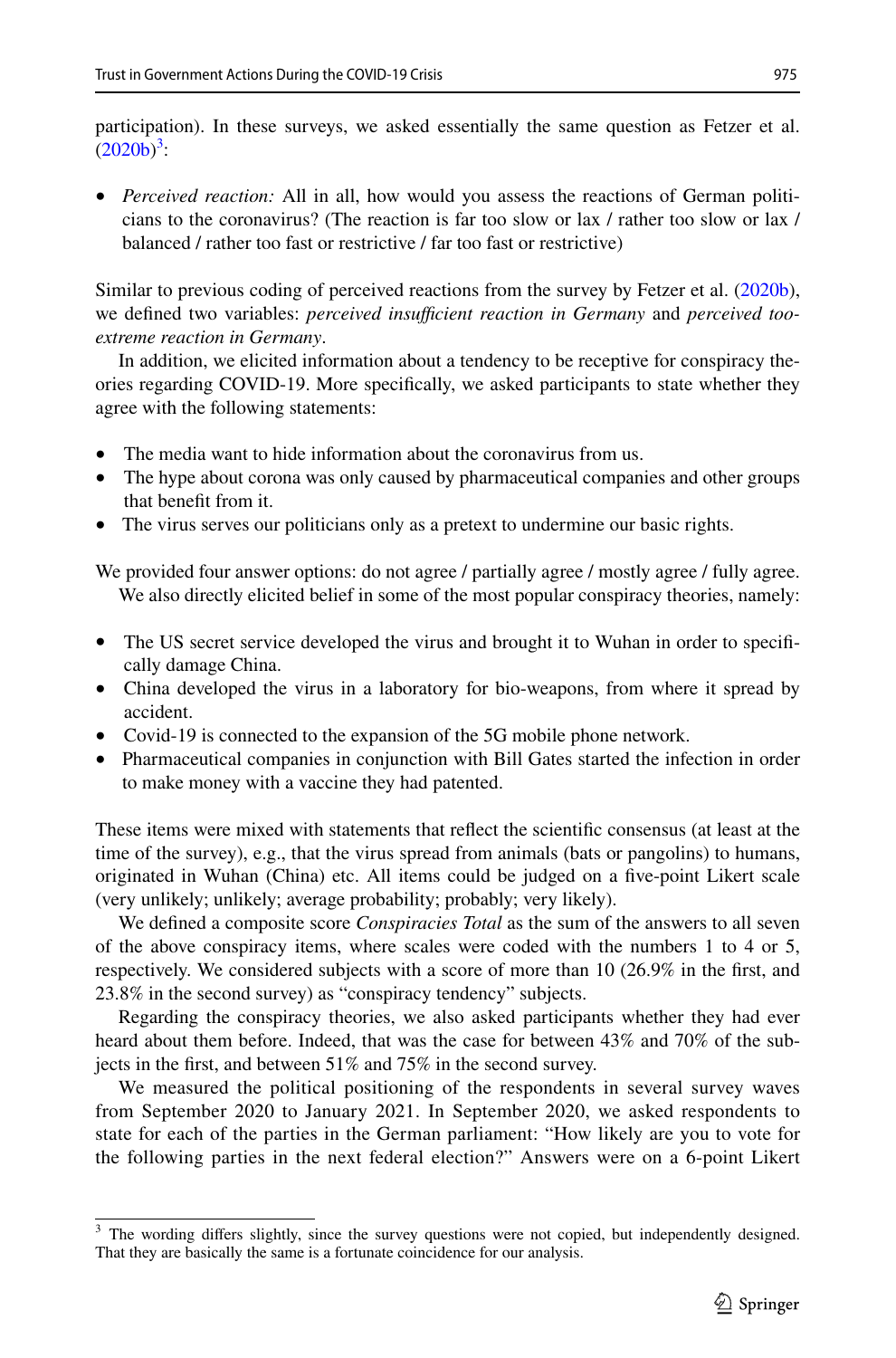scale (see Tab. [2](#page-5-0) for details). Between October 2020 and January 2021, we asked how respondents would evaluate the current German government on a classical left-right spectrum between " $-4$  = way too left" and " $+4$  = way too right". The German government at that time was formed by the two traditional center-left/center-right parties in Germany, the SPD and the CDU/CSU. In this way, we could therefore indirectly deduce the political viewpoint of the respondents.

Diferences between most parties regarding COVID-19 politics were, at least for a long time, rather small. There was, however, one noticeable exception; the AfD, a rightwing populist party that was highly vocal in its demands to reduce protection measures against the pandemic. The AfD (as well as several other European right-wing parties) was also attracted by conspiracy theories (Bieber [2020](#page-20-7)). We therefore use the likelihood to vote for the AfD as a variable in our analysis.

In a follow-up wave in February 2021, we also measured political interest with the following question: "How interested are you in politics in general?" This item was elicited on a 7-point Likert scale with answer options from "very little" to "very much".

## <span id="page-9-0"></span>**4 Data Analysis and Results**

#### **4.1 Government Trust, Perceived Reactions, and Stringency Measures**

Figure [1](#page-10-0) displays the government trust from lowest to highest together with perceived reactions (too much vs. too little) based on the data of Fetzer et al. ([2020b\)](#page-21-21). Similarly, Fig. [2](#page-11-0) shows the ranked country trust with the perceived reaction (too much vs. not enough) based on the 2020 Democracy Perception Index (DeVeaux and Dölitzsch [2020](#page-21-25)). Both fgures reveal a large cross-country heterogeneity of the perceived government reactions around the world. This comes as no surprise in light of the news being full of discussions on countries with very harsh (e.g., China) or very relaxed (e.g., Sweden) policies in tackling the pandemic and when considering the reported diferences in performances of governments worldwide in this situation. The Vietnamese government shows up as the most trusted government worldwide in both surveys. Given the extremely low number of infections and death rate in Vietnam despite its close connections with China, this is to some extent understandable. On the other end of the list, we fnd countries whose governments have been heavily criticised in the media for their handling of the situation, thus the measurement is in line with expectations.

Even though the wording of the questions is not the same in these two surveys, the patterns of both studies are similar. Indeed, the correlation between both datasets is fairly high: government trust (Fetzer et al. [2020b\)](#page-21-21) and country trust from the Democracy Perception Index DeVeaux and Dölitzsch [\(2020\)](#page-21-25) are correlated with .57 ( *p <* .001). Moreover, the perceived insufficient reactions of the two datasets are correlated with .47  $(p < .001)$ , and the perceived too-extreme reactions with .40  $(p < .001)$ . We will not use the Democracy Perception Index survey for the further regression analysis because the precise dates are not available at the individual level. On the other hand, since the survey of the Democracy Perception Index has used representative samples, this gives us more confidence in the reliability of survey results from Fetzer et al. ([2020b\)](#page-21-21).

Figures [3](#page-12-0) and [4](#page-12-1) demonstrate the relationship between actual stringency measures and perceived reactions in the 56 countries that we studied. As expected, with stronger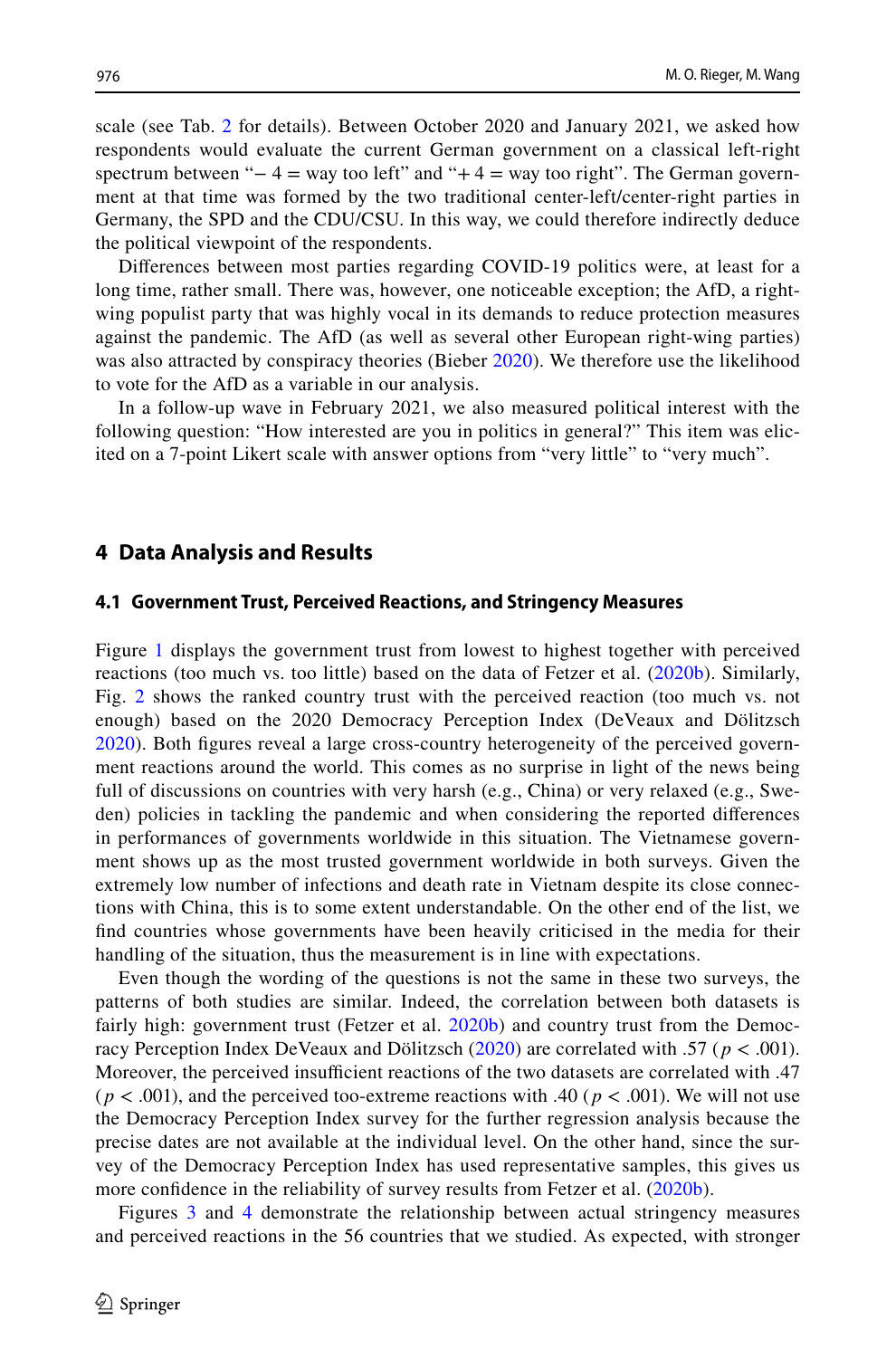

<span id="page-10-0"></span>Fig. 1 Perceptions of governments by participants from the respective countries, sorted by government trust (from  $1 =$ "strongly distrust" to  $5 =$ "strongly trust") based on the survey by Fetzer et al. ([2020b\)](#page-21-21). Red = reaction much too extreme/not at all sufficient; orange = somewhat too extreme/somewhat insufficient. (Color fgure online)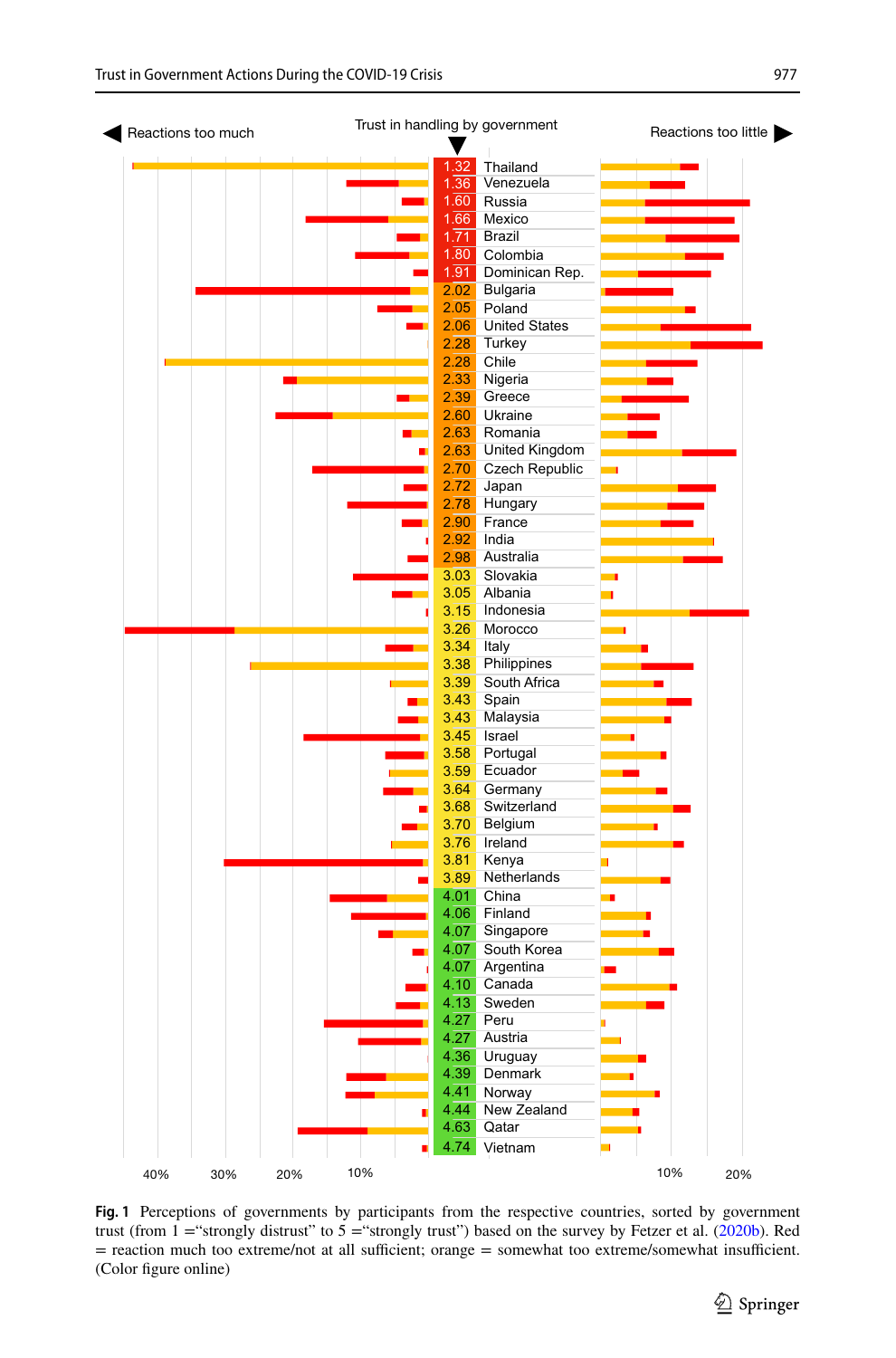

<span id="page-11-0"></span>**Fig. 2** Perceptions of country reactions by participants from the respective countries (from  $1 =$ "very poorly" to 4 ="very well") and proportion of people considering the reactions too little or too much, based on the Democracy Perception Index survey by DeVeaux and Dölitzsch ([2020\)](#page-21-25)

stringency measures, people are less likely to perceive government reactions as insufficient  $(r = -0.38, p = 0.004, Fig. 3)$  $(r = -0.38, p = 0.004, Fig. 3)$  $(r = -0.38, p = 0.004, Fig. 3)$ , and more likely (not statistically significantly) to perceive the measures to be too extreme ( $r = 0.32$ ,  $p = 0.16$ , Fig. [4\)](#page-12-1).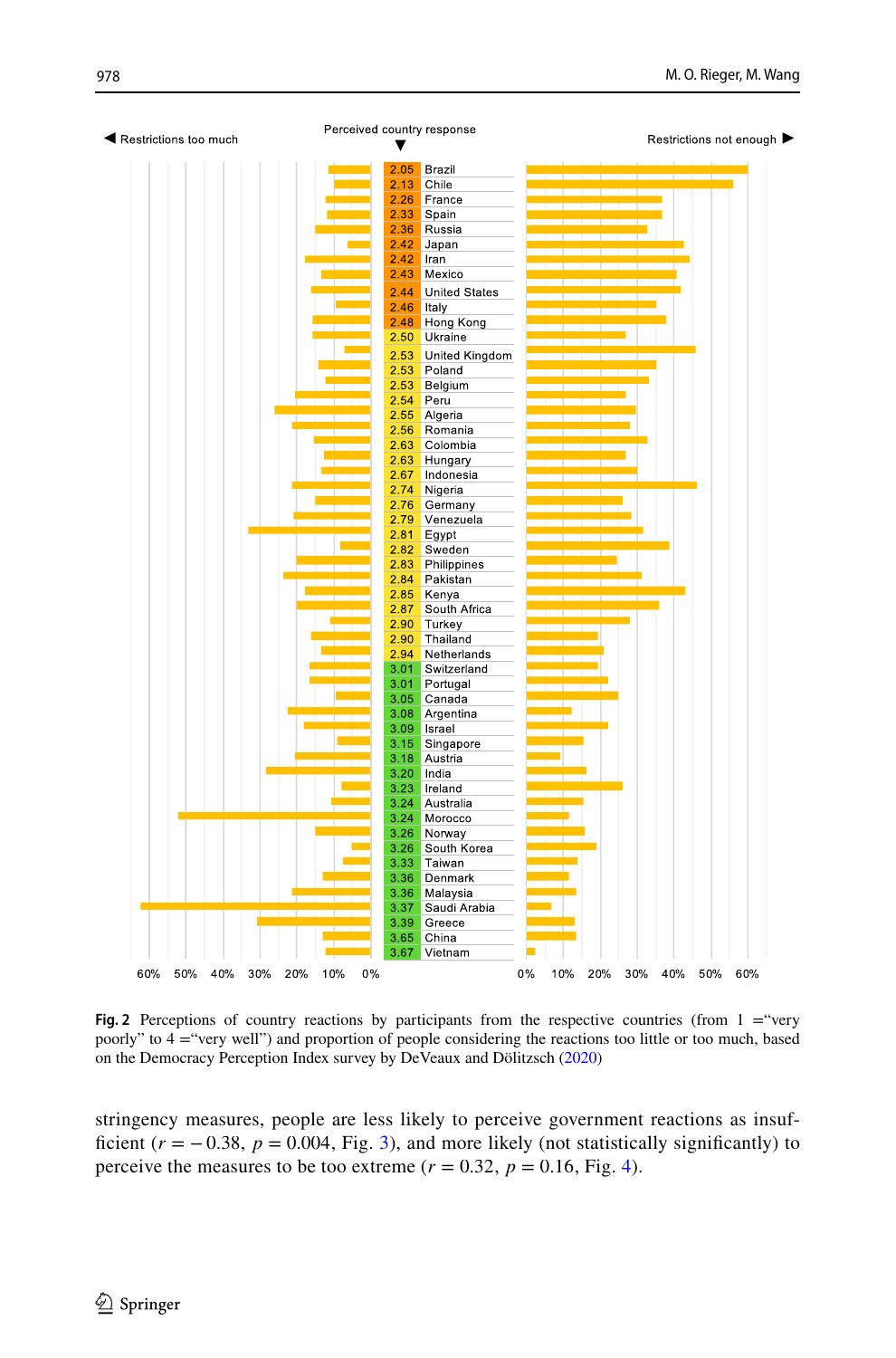

<span id="page-12-0"></span>**Fig. 3** Average stringency on day of survey (x-axis) versus opinion of people in a country that the government measures are not sufficient (y-axis)



Average stringency index on day of survey

<span id="page-12-1"></span>**Fig. 4** Average stringency on day of survey (x-axis) versus opinion of people in a country that the government measures are too extreme (y-axis)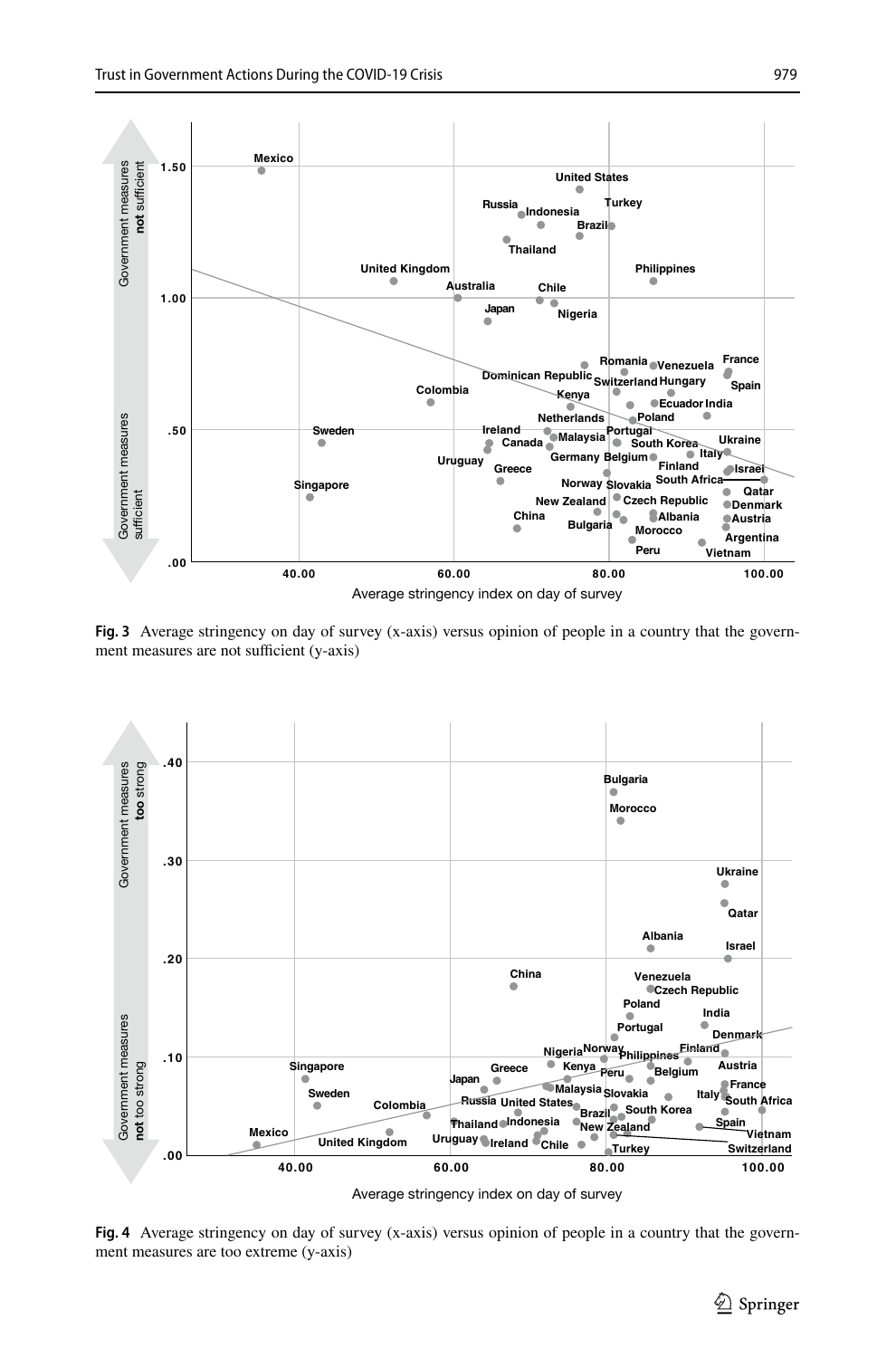## **4.2 Determinants of Government Trust**

A glance at Fig. [1](#page-10-0) already suggests some relation between the degree of perceived reactions and the overall government trust. We now take a closer look at the factors leading to a high (or low) trust in the government in handling this crisis. All in all, we have a mix of variables on the individual level and on the country level, where some of the latter ones vary from day to day. In order to examine the factors more closely, we conduct multilevel model regressions. Moreover, we used robust regressions with clustered standard errors on country level, weighted to adjust the number of participants per country and the demographics of the participants (see Fetzer et al. [2020b](#page-21-21) for details). We also conducted additional robustness tests without weighting and outliers. For the outlier detection, we calculated Cook's distance and dfbeta for the regressions of average stringency versus government measures on country level (compare Figs. [3](#page-12-0), [4](#page-12-1)). Only for Mexico we found a Cook's distance larger than 0.5, namely 10.9. The dfbeta was for all countries, but Mexico lower than 0.5, but for Mexico 4.7. Thus, we removed the data from Mexico for our robustness test.

We see that both perceived insufficient reaction and too-extreme reaction play a huge role for government trust (Table [3](#page-14-0)). In fact, if we use on OLS regression (not reported here), we can explain around 45% of the total variation just with these two variables. In other words, during the COVID-19 crisis, a government is judged to a large extent by the timing and appropriateness of its countermeasures.

The last two models in Table [3](#page-14-0) show that media freedom reduces government trust. This implies that governments in countries that have highly censored media tend to be seen as *more* trustworthy. It seems, unfortunately, that censorship works to some extent to establish trust in governments. This is in line with the previous fndings that show leaders in countries with lower press and media freedom (e.g., China, Iran, Russia) receive a higher level of domestic trust (Yakovlev and Gilson [2015\)](#page-22-1). A priori, the result might also be induced by self-censorship: participants might not answer honestly in countries with low press freedom, since they might simply be afraid. Recent research, however, suggests that this is usually not the case (Calvo et al. [2019\)](#page-20-8).

As expected, the "output measure" is a very strong predictor, i.e., the number of deaths reduces government trust. Stringency measures, on the other hand, tend to increase government trust, particularly if these have already been implemented in the early stages of the outbreak.<sup>4</sup> Demographic factors (gender and age) play a certain role, as does health. The perception of insufficient reaction is by far the most important factor in all models.

### **4.3 Structural Equation Model: Perceived Reactions as Mediators**

As discussed in the literature review, evaluation on policy responsiveness can be infuenced by micro-and macro-level factors, such as education, media environment, and governance efectiveness. Hence, we test a structural equation model, taking the

<span id="page-13-0"></span><sup>&</sup>lt;sup>4</sup> A priori, it could be possible that the relation between government trust and stringency measures is just an artifact of a diferent relation, namely that governments in countries where people have a high confdence in politicians and government can more easily enforce stringency measures and in such countries, people will also trust the government more to handle the crisis, simply because they *always* trust the government more. We therefore used data from the World Value Survey on country average confdence in the government and added it to the above regressions, but the variable was never statistically signifcant and, in most models, did not change the signifcance levels of the relevant variables. It seems, therefore, that trust in the government handling the pandemic well is directly related to stringency measures and not only indirectly via a previously existing confdence in the government.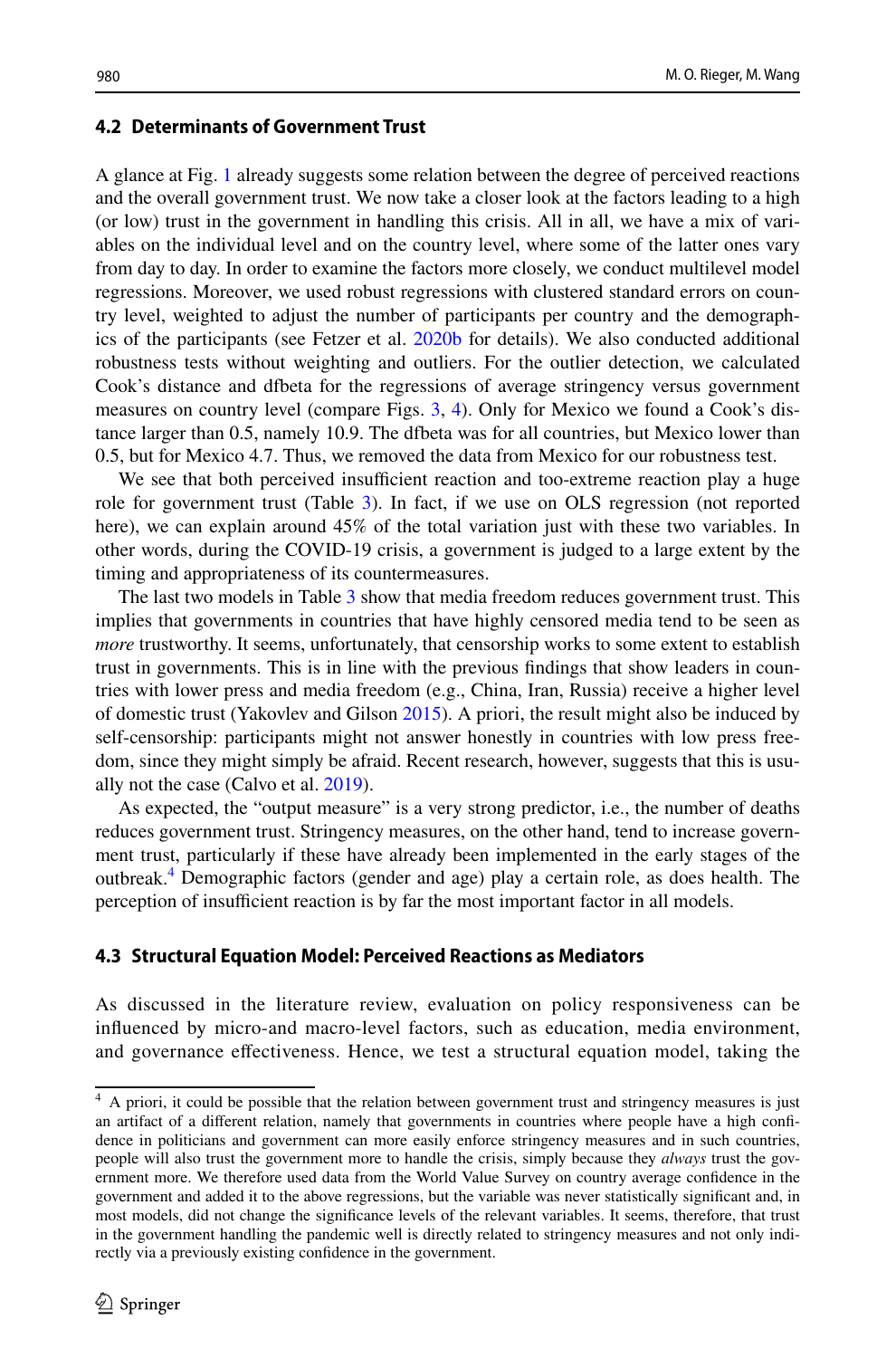<span id="page-14-0"></span>

| <b>Table 3</b> The perception of a too-weak response to the crisis is the strongest factor explaining the trust in the |  |
|------------------------------------------------------------------------------------------------------------------------|--|
| government, even when controlling for the effect of the crisis (number of deaths in the country at time of             |  |
| survey) and a number of other factors. Model 4 is the robustness test (without weighting and omitting the              |  |
| outlier country Mexico)                                                                                                |  |

| Government trust         | Model 1     | Model 2     | Model 3     | Model 4     |
|--------------------------|-------------|-------------|-------------|-------------|
| Perceived insufficient   | $-1.144***$ | $-1.158***$ | $-1.149***$ | $-0.904***$ |
| reaction                 | $(-17.73)$  | $(-11.43)$  | $(-11.00)$  | $(-184.16)$ |
| Perceived too extreme    | $-0.558**$  | $-0.606***$ | $-0.579**$  | $-0.600***$ |
| reaction                 | $(-2.58)$   | $(-3.28)$   | $(-2.82)$   | $(-49.10)$  |
| Media freedom            |             |             | $-0.026***$ | $-0.012*$   |
|                          |             |             | $(-4.86)$   | $(-2.05)$   |
| Government effectiveness |             |             | $-0.020$    | 0.008       |
|                          |             |             | $(-0.36)$   | (0.09)      |
| Current stringency       |             |             | $-0.004$    | 0.000       |
|                          |             |             | $(-0.88)$   | (0.56)      |
| Average stringency since |             |             | $0.040***$  | $0.005**$   |
| the first death          |             |             | (3.93)      | (2.73)      |
| COVID-19 deaths          |             |             | $-0.000***$ | $-0.000**$  |
| (in thousands)           |             |             | $(-4.19)$   | $(-2.70)$   |
| Education                |             | 0.008       | 0.008       | $0.004***$  |
|                          |             | (0.54)      | (0.51)      | (4.95)      |
| Age                      |             | $0.01**$    | $0.009*$    | $0.003***$  |
|                          |             | (3.01)      | (2.27)      | (12.13)     |
| Female                   |             | $-0.292*$   | $-0.321*$   | $-0.005$    |
|                          |             | $(-2.28)$   | $(-2.26)$   | $(-0.74)$   |
| Health (self-assessed)   |             | $0.203***$  | $0.221**$   | $0.106***$  |
|                          |             | (3.32)      | (2.56)      | (23.51)     |
| Married                  |             | 0.043       | 0.016       | $-0.049***$ |
|                          |             | (0.32)      | (0.11)      | $(-7.10)$   |
| Constant                 | 3.865***    | 3.195***    | 3.633***    | 3.568***    |
|                          | (35.8)      | (9.35)      | (6.02)      | (19.25)     |
| $\boldsymbol{N}$         | 105057      | 105057      | 100605      | 97605       |
| Countries                | 57          | 57          | 55          | 54          |
| Wald $\chi^2$            | 333.99      | 332.08      | 635.69      | 34166       |
| Log pseudolikelihood     | $-749.17$   | $-733.28$   | $-636.43$   | $-138599$   |

\*, \*\*, \*\*\* correspond to signifcance on the 5%, 1%, and 0.1% level

endogeneity issue into consideration. The model fit the data very well ( $\chi^2$  = 81605,  $df = 21$ ,  $p < .001$ ; CFI = .998; TLI = 0.984; RMSEA = .02[5](#page-15-0)). As shown in Fig. 5, we observe a partial mediation efect of perceived reactions, i.e., education, media freedom and government efectiveness afect government trust directly and indirectly via perceived reactions. Consistent with the previous regression results, the model also shows that perceived insufficient reaction is a much stronger predictor of government trust than the perceived too-extreme reaction. Moreover, perceived too-extreme reaction is not related to COVID-19 deaths, whereas perceived insufficient reaction is signifcantly related to a higher death rate. It is interesting to see that media freedom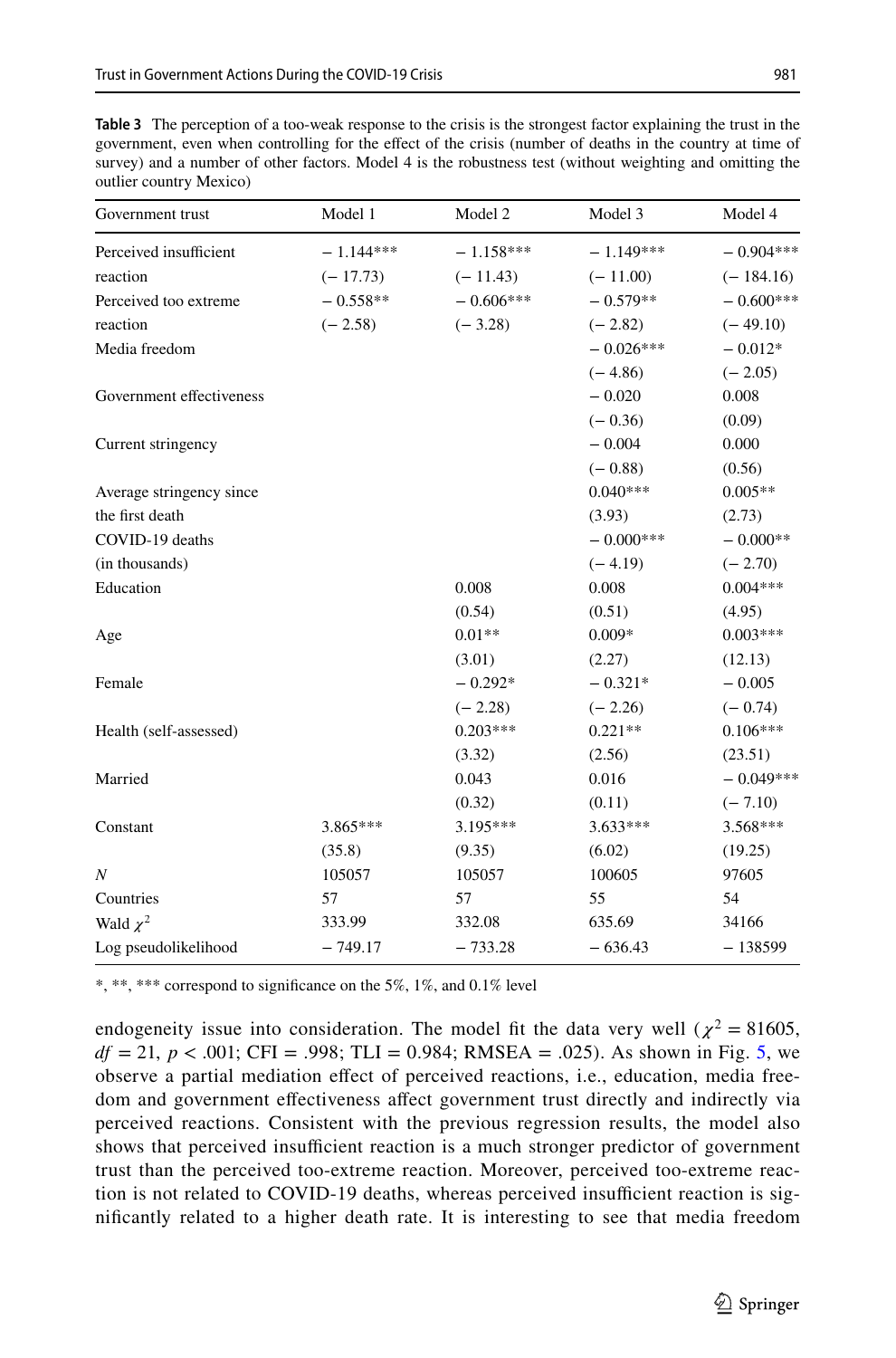

<span id="page-15-0"></span>**Fig. 5** Structure equation model. Values represent standardized estimates. Significant paths ( $p < .05$ ) are represented in solid lines

reduces government trust directly and indirectly through reduced satisfaction with government responses.

# **4.4 Conspiracy Theory Beliefs and Perceived Government Reactions: Further Evidence from Germany**

It is intriguing to see from our previous analysis that the concrete actions of the government and the performance (proxied by the number of deaths) are not predictive for whether people perceive the reactions as too extreme. We need to better understand potential factors that lead to such perceptions. To collect further information about people disagreeing with the strength of government reactions, we therefore conducted our own surveys in Germany in the time periods April 21–23, 2020 and (mainly) May 18–25, 2020, as described in Sect. [3.](#page-4-0) After removing subjects who did not answer the survey completely, we retained 197 answers in the first, and 248 answers in the second survey which we analyzed further.<sup>[5](#page-15-1)</sup>

We then correlate the variables *perceived too extreme reaction* and *perceived insufficient reaction* with conspiracy tendency (defned as the average answer to all conspiracy-related items) as well as to all single conspiracy items. Some of these items are "directional", i.e. they strongly suggest that the reaction is too much (e.g., the Bill Gates conspiracy theory). Others are "neutral" in that they have no visible relation to how much a government should react (e.g., it does not seem to matter much whether the virus was produced in a bio lab for the current actions against its spread). If we fnd a signifcant correlation for such items, it tells us something about psychological characteristics of the persons in the respective

<span id="page-15-1"></span><sup>&</sup>lt;sup>5</sup> There were no statistically significant differences regarding age, gender, student status or university degree between those who completed the survey and those who dropped out after answering the frst page of the survey (which contained the demographic questions).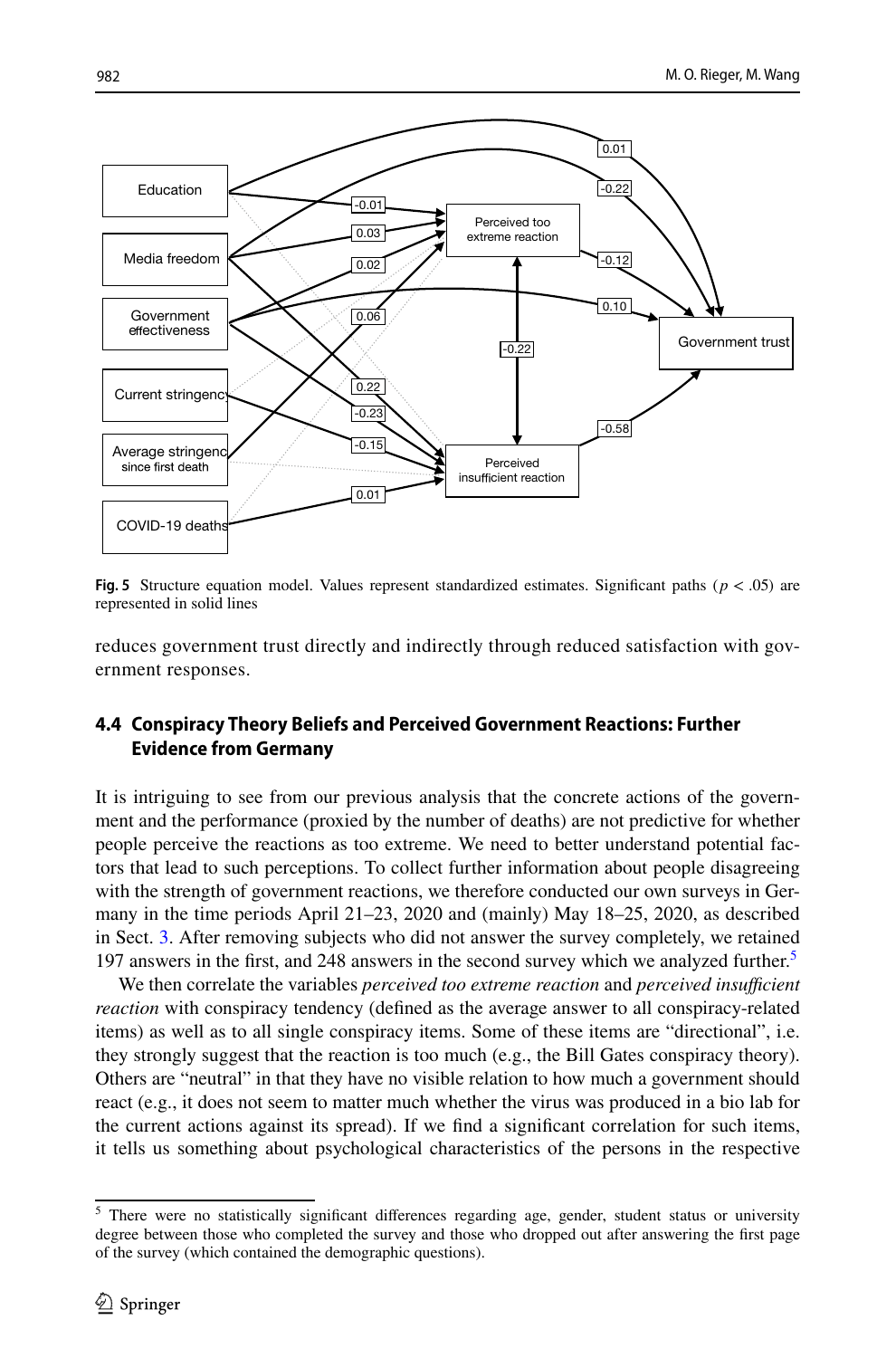category. Finally, some are a priori "symmetric" in that they could be expected to be higher for both groups of people (e.g., the belief that the media systematically hides information).

The Pearson correlation results are presented in Table [4.](#page-17-0) We see that there is a strong asymmetry between the two variables: while reactions perceived as "too little" are barely correlated with any conspiracy theory, and for none signifcantly in both surveys, *perceived too-extreme reaction* is correlated signifcantly for nearly all of the items in both surveys. The overall score *conspiracies total* is also strongly correlated with the perception of "too extreme" reaction (correlation coefficient above 30% and  $p < 0.001$ ), but not significantly with "too little" reaction.

It is particularly interesting that a perception of too much reaction is highly correlated with items that are "neutral" towards the needed reactions. Compare, e.g., the Bill Gates conspiracy with the Chinese bio weapon conspiracy: while it seems natural that a believer in the former theory might think that COVID-19 is basically just made up and the government is therefore overreacting, there is no such "logical" connection for the second item (bio weapon conspiracy). The most likely explanation for the positive correlation is therefore that a general tendency to believe in conspiracy theories is aligned with a perception of too much government reaction. That such general tendencies exist, i.e., that beliefs in very diferent and even contradictory conspiracy theories correlate, is a well-known phenomenon (Goertzel [1994\)](#page-21-16).

We need to emphasize here that these results hold for Germany. They probably can be generalized to some extent, but we have seen that in some countries, the number of people complaining about too much reaction from their government is very high. In this case, it is more likely that the problem is with the political orientations rather than with misperception of people having conspiracy tendency. We do not claim that all critics of strict government reactions in Germany follow conspiracy theories, but we do see *on average* a strong relation in our data, at least at the time of the survey. Our results are also in line with the previous fnding that conspiracy theories beliefs lower government trust during the COVID-19 pandemic (Karić and Medjedović [2021](#page-21-19)).

We did a number of robustness tests for our fndings: First, we conducted t-tests between the group of persons that perceived a too-strong government reaction and the rest. Again, we obtained a highly signifcant diference in conspiracies total (12.6 versus 9.6, *p <* 0.001, in the first survey; 11.6 versus 9.1,  $p < 0.001$ , in the second survey). For too little government reaction, we did not obtain any significant difference (10.4 versus 9.8,  $p = 0.33/9.6$ ) versus 9.3,  $p = 0.48$ .

We also ran linear OLS regressions with dependent variable *perceived too-extreme* or *insufficient reactions* and as independent variables *conspiracies total* together with demographic controls (female, age, student, university degree). For *perceived too extreme reactions*, the only significant variable was *conspiracies total* ( $p < 0.001$ ) in both surveys. There is also a signifcant gender diference in the frst survey (with females perceiving the reaction less frequently as too much,  $p = 0.03$ ), but this is not significant in the second survey. For *perceived insufficient reactions*, we did not find any significant predictive variables.

We also replaced conspiracy total with conspiracy tendency (a dummy defned as a value of conspiracy total larger than 10), and the regression result did not change decisively: again, there were no significant independent variables for *perceived insufficient reaction*, while for *perceived too-extreme reaction*, the conspiracy tendency was the most significant factor ( $p < 0.001$ ), but this time, the coefficient for female failed to be signifcant.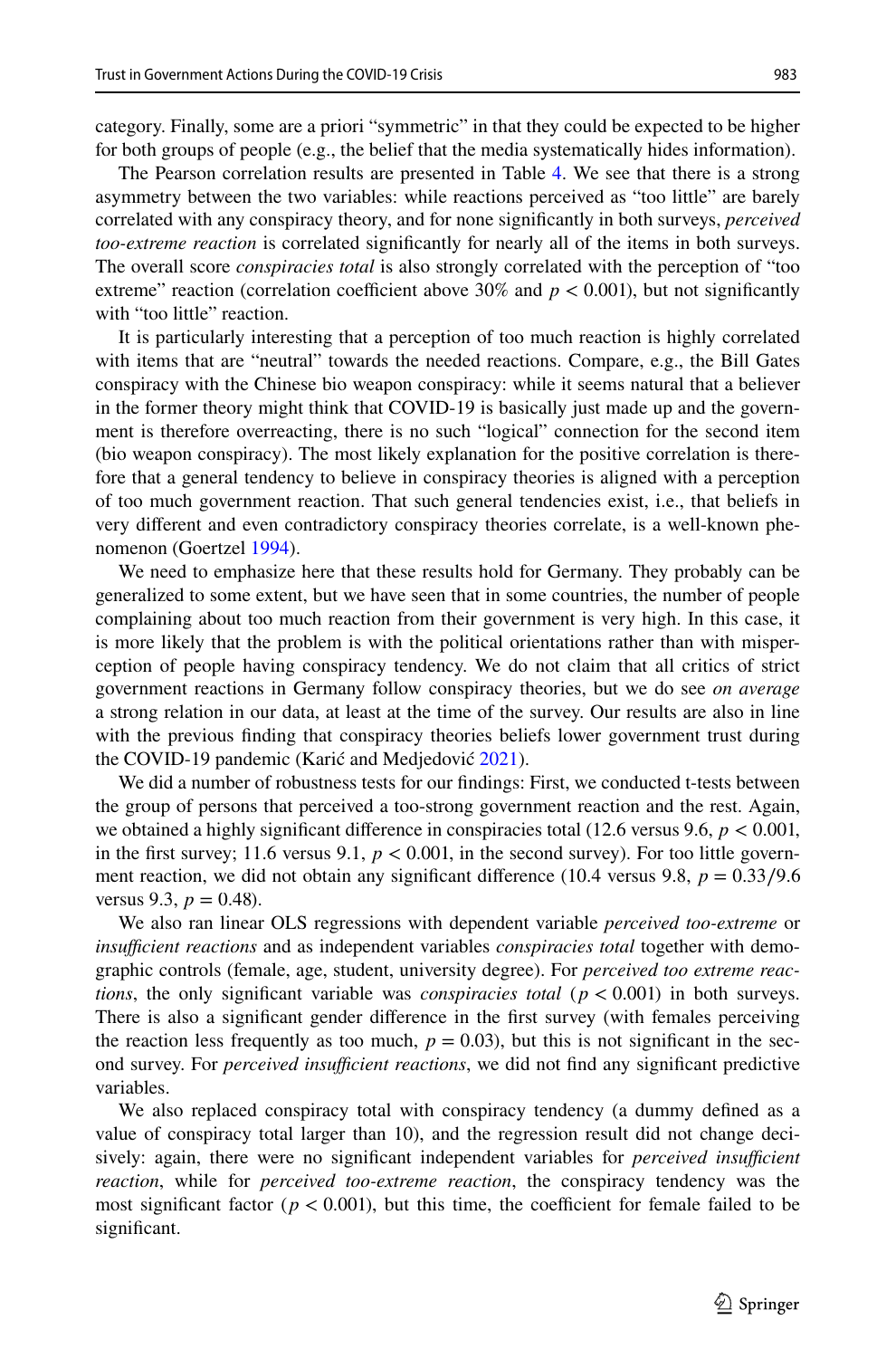| before. The results of first and second survey are printed one below the other                              |                     |                  |          |
|-------------------------------------------------------------------------------------------------------------|---------------------|------------------|----------|
|                                                                                                             | Perceived reactions |                  | Heard    |
|                                                                                                             | Insufficient        | Too extreme      | About it |
| about the coronavirus from us.<br>The media want to hide information                                        | $.144*(0.043)$      | $343**(-0.001)$  | I        |
|                                                                                                             | .108(0.09)          | 222**(<0.001)    |          |
| The hype about corona was only caused by pharmaceutical companies and other groups that benefit from it.    | 065(0.361)          | 344**(<0.001)    |          |
|                                                                                                             | 088(0.166)          | $181**$ (0.004)  |          |
| The virus serves our politicians only as pretext to undermine our basic rights.                             | 064(0.374)          | 399(<0.001)      |          |
|                                                                                                             | 214**(0.001)        | 232**(<0.001)    |          |
| The US secret service developed the virus and brought it to Wuhan in order to specifically damage China.    | 061(0.396)          | 043(0.550)       | 49%      |
|                                                                                                             | 073(0.254)          | 204**(0.01)      | 51%      |
| China developed the virus in a laboratory for bio-weapons, from where it spread by accident.                | $-0.008(0.916)$     | 198**(0.005)     | 70%      |
|                                                                                                             | 01(0.876)           | 215**(0.01)      | 75%      |
| Covid-19 is connected to the expansion of the 5G mobile phone network.                                      | 068(0.345)          | 092(0.197)       | 49%      |
|                                                                                                             | 141*(0.027)         | 047(0.461)       | 53%      |
| Pharmaceutical companies in conjunction with Bill Gates started the infection in order to make money with a | 019(0.786)          | 176*(0.014)      | 43%      |
| vaccine they had patented.                                                                                  | $-01(0.878)$        | 950**(<0.001)    | 75%      |
| Conspiracies total                                                                                          | 078(0.279)          | $307**(-0.001)$  |          |
|                                                                                                             | 114(0.074)          | $.315**(-0.001)$ |          |
|                                                                                                             |                     |                  |          |

Table 4 Correlations of perceived insufficient/too extreme government reaction with various conspiracy-related items and proportion of subjects having heard about them **Table 4** Correlations of perceived insufficient/too extreme government reaction with various conspiracy-related items and proportion of subjects having heard about them

<span id="page-17-0"></span> $\underline{\textcircled{\tiny 2}}$  Springer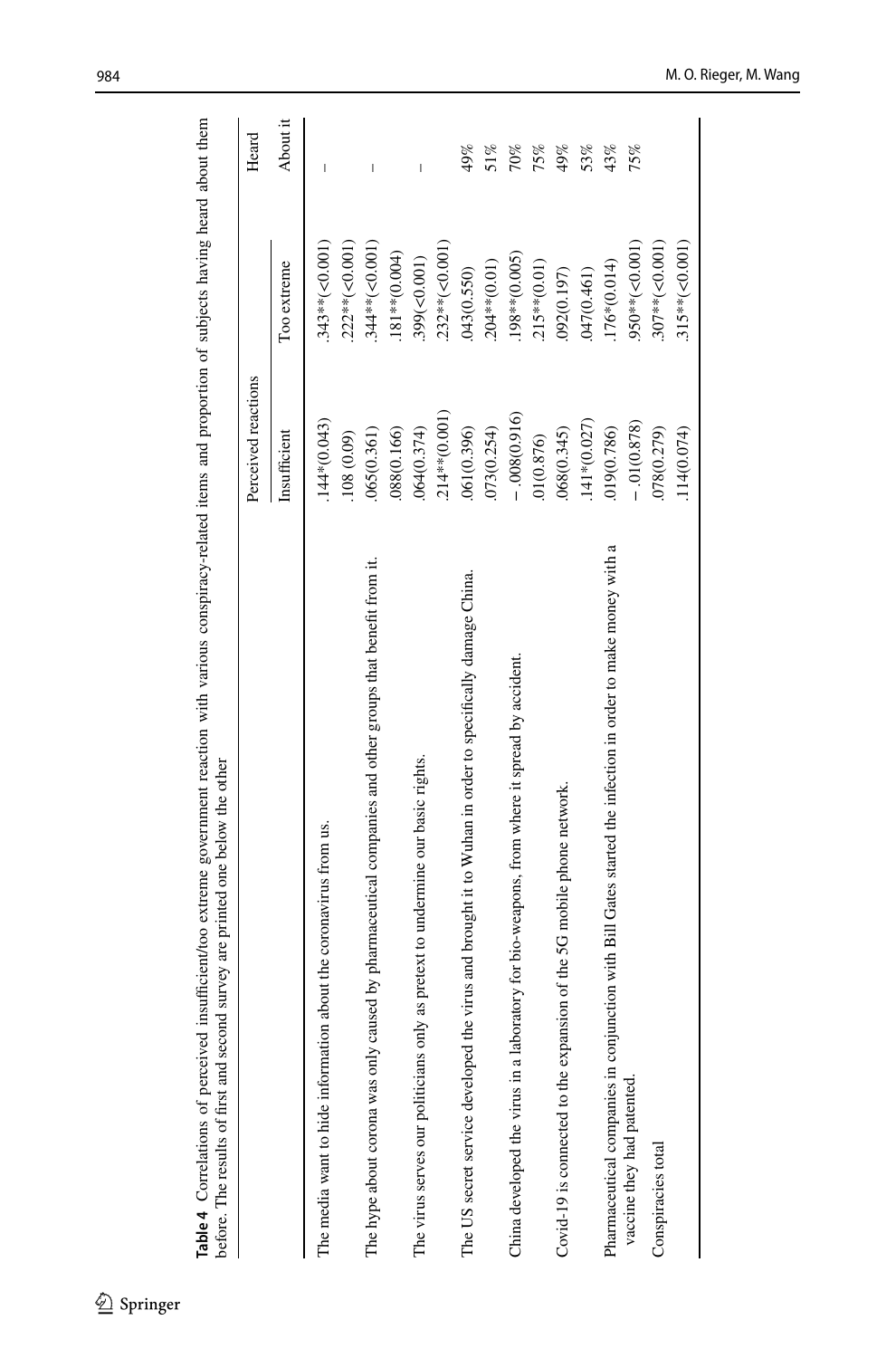<span id="page-18-0"></span>

| <b>Table 5</b> Distribution of<br>perception of government       | Perception of reaction | First survey |                     | Second survey            |            |
|------------------------------------------------------------------|------------------------|--------------|---------------------|--------------------------|------------|
| reactions among people with and<br>without conspiracy tendencies |                        |              | Conspiracy tendency | Conspiracy ten-<br>dency |            |
|                                                                  |                        | No $(\%)$    | Yes $(\%)$          | No $(\%)$                | Yes $(\%)$ |
|                                                                  | Not too strict         | 94           | 70                  | 92                       | 73         |
|                                                                  | Rather too strict      | 6            | 26                  | 8                        | 23         |
|                                                                  | Far too strict         |              | 4                   | $\Omega$                 | 4          |
|                                                                  | Sum                    | 100          | 100                 | 100                      | 100        |

<span id="page-18-1"></span>

| <b>Table 6</b> Distribution of<br>conspiracy tendency among<br>people with different perceptions<br>of government reactions |                        | Not too strict Rather too<br>$(\%)$ | strict $(\%)$ | Far too<br>strict<br>$(\%)$ |
|-----------------------------------------------------------------------------------------------------------------------------|------------------------|-------------------------------------|---------------|-----------------------------|
|                                                                                                                             | First survey           |                                     |               |                             |
|                                                                                                                             | No conspiracy tendency | 79                                  | 36            | 33                          |
|                                                                                                                             | Conspiracy tendency    | 22                                  | 64            | 67                          |
|                                                                                                                             | <b>Sum</b>             | 100                                 | 100           | 100                         |
|                                                                                                                             | Second survey          |                                     |               |                             |
|                                                                                                                             | No conspiracy tendency | 80                                  | 51            | $\theta$                    |
|                                                                                                                             | Conspiracy tendency    | 20                                  | 49            | 100                         |
|                                                                                                                             | Sum                    | 100                                 | 100           | 100                         |

The connection between conspiracy tendencies and perception of too much reaction can also clearly be seen from Table [5:](#page-18-0) the proportion of people seeing the reactions as "too strict' among people without conspiracy tendency is very low (7%/6.9%) as compared to people with conspiracy tendencies (30% / 32.2%). Moreover, Table [6](#page-18-1) shows that less than a quarter of the people that do not think the government reacted too strongly have conspiracy tendencies while for the others, the majority has. Conspiracy theories therefore seem to play an important role in forming the perception of too much government reaction, at least in Germany.

To sum up, the perception of too-extreme government reaction (at least in Germany) seems to be mostly shared by persons who are receptive to conspiracy theories, whereas this is not the case for the opposite opinion of too little reaction.

Finally, we want to add a small analysis on the relation between personal political opinion and political interest on the one hand and belief in conspiracy theories on the other hand. To this end, we use more recent data from new survey waves that elicited such variables (see Sect. [3](#page-4-0) for details). We fnd, as expected, a substantial relation between proxies for a political right-wing attitude (using the aforementioned two variables of the likelihood to vote for the AfD, a right-wing populist party and of seeing the German government as rather right or left): in both cases, the correlation coefficients (Pearson coefficient 0.38,  $N = 124$ , and  $-0.18$ ,  $N = 1617$ , respectively) are significant on the 0.1% level. We also fnd that high political interest correlates with a lower degree of conspiracy beliefs (Pearson coefficient  $-0.08$ ,  $N = 834$ ,  $p = 0.02$ ).

Table [1](#page-2-0) summarises the empirical results. As we expected, the unsatisfactory evaluation of policy responses, either as too extreme or insufficient, is negatively correlated with trust in government to handle the crisis. Media freedom increases the likelihood to judge the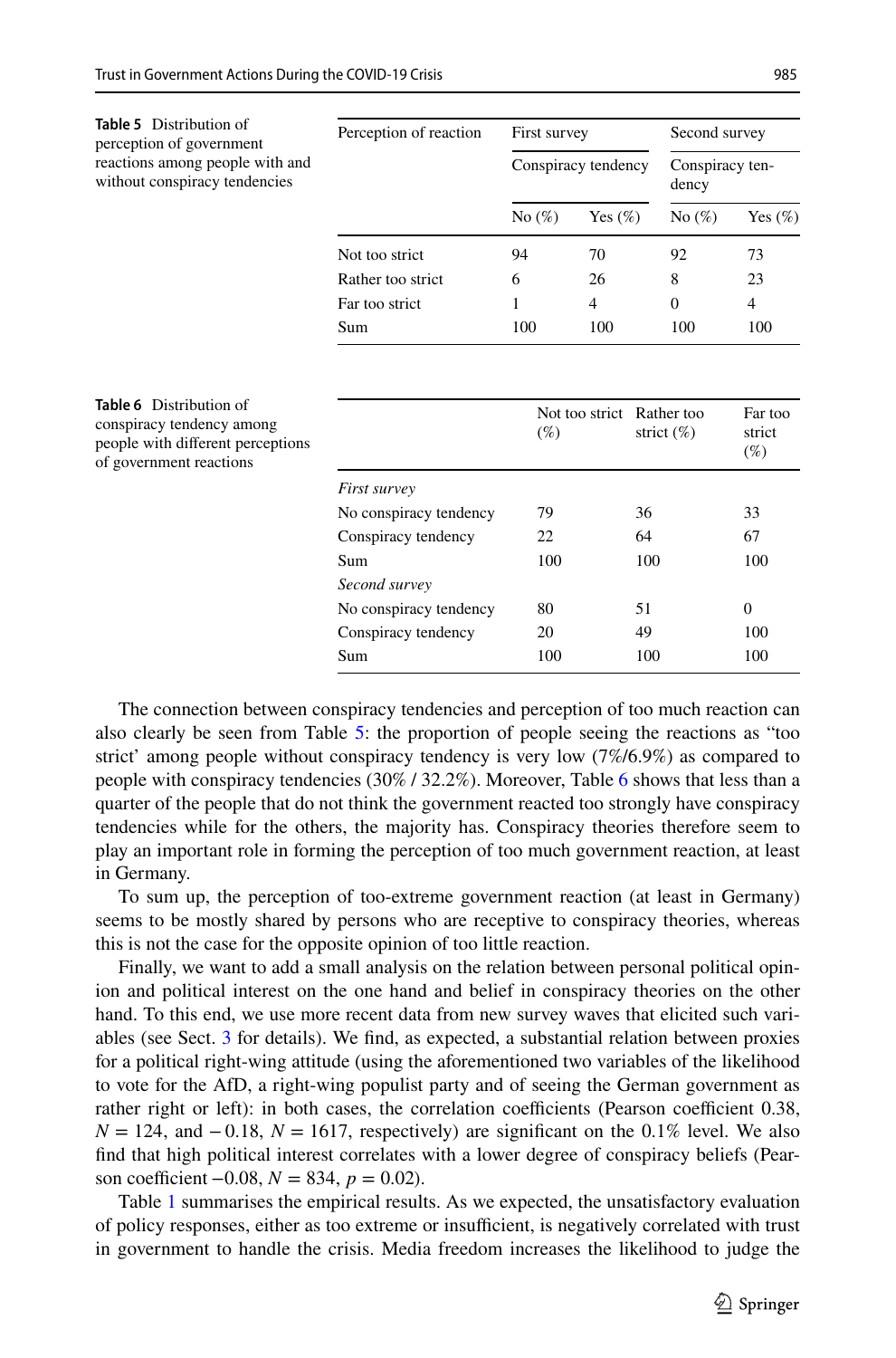government reactions negatively, and reduce the government trust as well. Higher education is associated with higher trust in government. We do fnd distinct predictive power of education and conspiracy beliefs in assessment of policy responses. Lower-educated people and conspiracy believers tend to perceive government responses as too extreme, but these two aspects are not related to perception of insufficient government reactions. We also higher government efectiveness is associated with higher government trust. The responses by more efective governments are more likely to be judged as too extreme, and less likely to be judged as insufficient. We also find different predictive powers of current and average stringency: the judgment of too-extreme responses are related to average stringency level over time, but not the current stringency level, whereas the judgment of insufficient responses are correlated with current stringency level, but not the average. It seems that people criticises the policy as too extreme tend to be based on general impression of stringency over time, whereas people who perceive insufficient reactions are more focused on stringency level at the time when they fll in the questionnaires.

## <span id="page-19-0"></span>**5 Conclusions**

Studies show that higher political trust is associated with more compliance in general (van Deth [2017\)](#page-22-3), and higher effectiveness of stringency policies in the case of COVID-19 (Chen et al. [2020](#page-20-9)). Our study provides an overview of the perception of government actions during the COVID-19 pandemic in March and April 2020 around the world. The results show a large heterogeneity between countries. We fnd that, on average, stronger and faster stringency of anti-pandemic measures and a smaller number of deaths are positively associated with trust in the governments' handling of the pandemic. We also fnd that freedom of the press is negatively associated with this trust.

The most important factor afecting trust in government actions is, however, whether people perceive them as either too little or too much. While the perception of "too little" reaction is partially grounded in factual parameters (amount of objectively measured stringency and the number of COVID-19 deaths as outcome measure), this is not true for the opposite perception of "too much", which seems to be more driven by sentiments and is more widespread among less educated participants. At least in Germany, this perception is also mainly shared by people who have a tendency towards belief in conspiracy theories.

The results of our paper concern a time of the frst big wave of infections around the world. It is possible that the perceptions of people will change in later stages of the pandemic and it will, of course, be very interesting to follow this development. More studies are needed to investigate the extent to which this result can be generalised to diferent crisis scenarios, as well as to address the causal mechanisms with further data collection and other research methods, such as well-designed experiments and appropriate instrumental variables.

Our study contributes to understanding the determinants of political trust in crisis management. We hope that the current article provides a foundation for further studies on this issue. We also hope that it can provide valuable insights into people's reactions to government actions that could be useful in similar situations in the future. One short message from our study to policy makers worldwide is that, in the case of the COVID-19 pandemic, government unresponsiveness is more likely to cause dissatisfaction and distrust from the public than too much response. Since the public who are dissatisfied with insufficient responses to COVID-19 tend to be more silent than the public who perceive actions as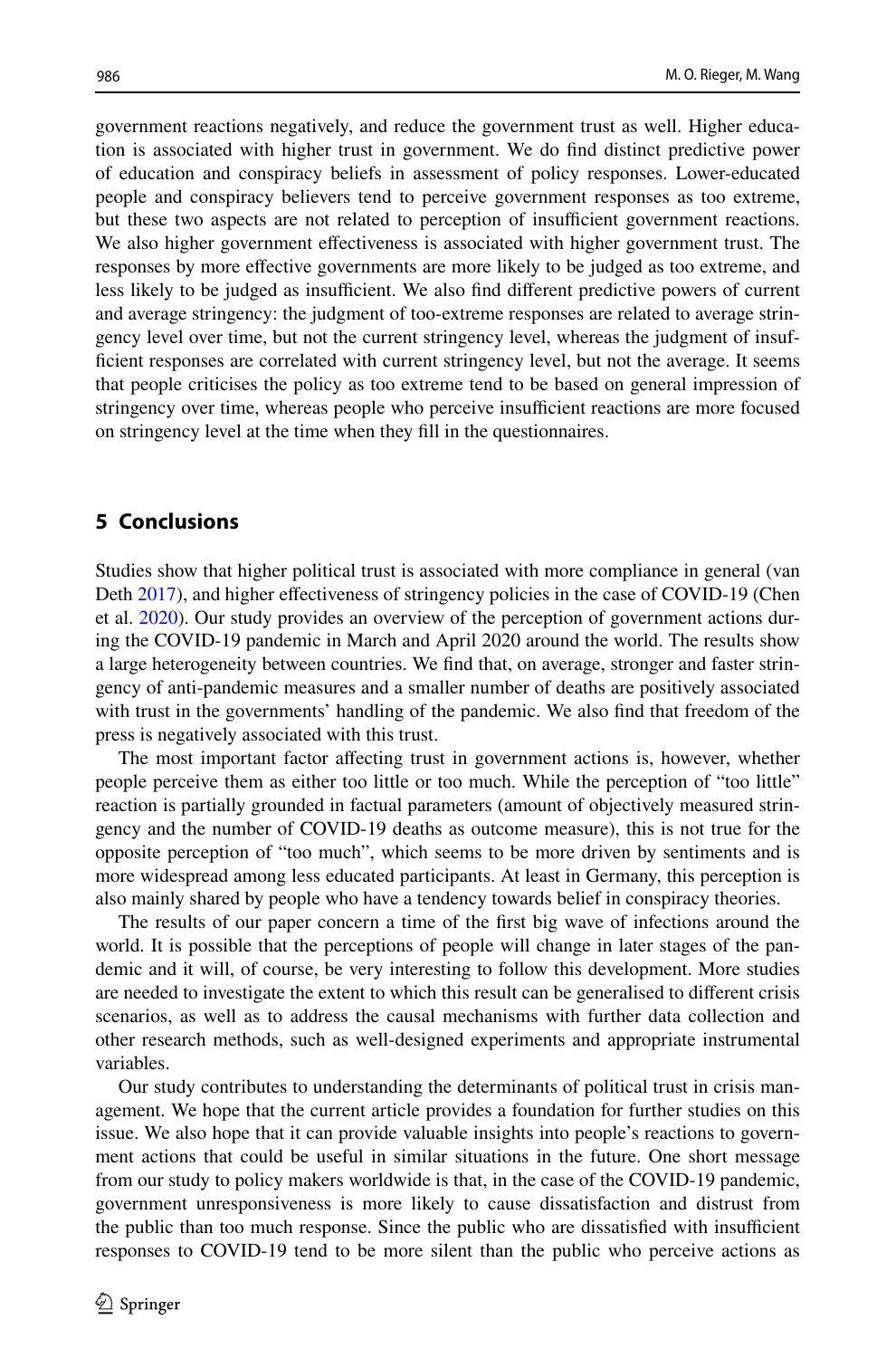too extreme, the silent majority may be invisible to policy makers in democratic societies, which leads to policies oriented towards too loose/slow reaction in those societies, as we see has happened in the COVID-19 pandemic.

Are conspiracy beliefs merely a refection of a lack of ability to process information? There is an emerging literature on motivated beliefs that suggest misbeliefs are not neces-sarily caused by lack of cognitive ability but rather motivated by ideology (Kahan [2013](#page-21-27)). Therefore, the tendency to believe in conspiracies can be infuenced by political orientations. Our survey also investigated further the relationship between conspiracy theory beliefs and political orientations. We fnd that a higher tendency towards conspiracy beliefs correlates to right-wing attitudes and lower interest in politics.

One limitation is that our data did not distinguish trust and distrust. Therefore, it is important to understand which factors potentially determine political trust. Van De Walle and Six ([2014\)](#page-21-28) argued that trust and distrust are distinct concepts: low trust is not equal to high distrust, and low distrust is also not equivalent to high trust. In the future, it would help us to gain more insight to treat trust and distrust as two distinct concepts.

**Funding** Open Access funding enabled and organized by Projekt DEAL.

**Open Access** This article is licensed under a Creative Commons Attribution 4.0 International License, which permits use, sharing, adaptation, distribution and reproduction in any medium or format, as long as you give appropriate credit to the original author(s) and the source, provide a link to the Creative Commons licence, and indicate if changes were made. The images or other third party material in this article are included in the article's Creative Commons licence, unless indicated otherwise in a credit line to the material. If material is not included in the article's Creative Commons licence and your intended use is not permitted by statutory regulation or exceeds the permitted use, you will need to obtain permission directly from the copyright holder. To view a copy of this licence, visit [http://creativecommons.org/licenses/by/4.0/.](http://creativecommons.org/licenses/by/4.0/)

# **References**

- <span id="page-20-5"></span>Anderson, C. D. (2009). Institutional change, economic conditions and confdence in government: Evidence from Belgium. *Acta Politica, 44*, 28–49.
- <span id="page-20-1"></span>Anderson, C. J., & Singer, M. M. (2008). The sensitive left and the impervious right: Multilevel models and the politics of inequality, ideology, and legitimacy in Europe. *Comparative Political Studies, 41*(4/5), 564–599.
- <span id="page-20-0"></span>Atkeson, A. (2020). What will be the economic impact of COVID-19 in the US? rough estimates of disease scenarios, Working Paper 26867, National Bureau of Economic Research.
- <span id="page-20-7"></span>Bieber, F. (2020). 'Global nationalism in times of the COVID-19 pandemic', *Nationalities Papers* pp. 1–13.
- <span id="page-20-4"></span>Bruder, M., Haffke, P., Neave, N., Nouripanah, N., & Imhoff, R. (2013). Measuring individual differences in generic beliefs in conspiracy theories across cultures: Conspiracy mentality questionnaire. *Frontier in Psychology, 4*, 225.
- <span id="page-20-8"></span>Calvo, T., Razafndrakoto, M., & Roubaud, F. (2019). Fear of the state in governance surveys? Empirical evidence from African countries. *World Development, 123*, 104609.
- <span id="page-20-3"></span>Chang, E. C. C., & han Chu, Y. (2006). Corruption and trust: Exceptionalism in Asian democracies? *Journal of Politics, 68*(2), 259–71.
- <span id="page-20-9"></span>Chen, D., Rieger, M. O., Peng, D. & Wang, M. (2020), Institutional and cultural determinants of proactivity and speed of government responses during the COVID-19 pandemic, Technical report, Working paper.
- <span id="page-20-6"></span>Clarke, H. D., Dutt, N., & Kornberg, A. (1993). The political economy of attitudes toward polity and society in Western European democracies. *The Journal of Politics, 55*(4), 998–1021.
- <span id="page-20-2"></span>Cook, T. E., & Gronke, P. (2005). The skeptical American: Revisiting the meanings of trust in government and confdence in institutions. *Journal of Politics, 67*(3), 784–803.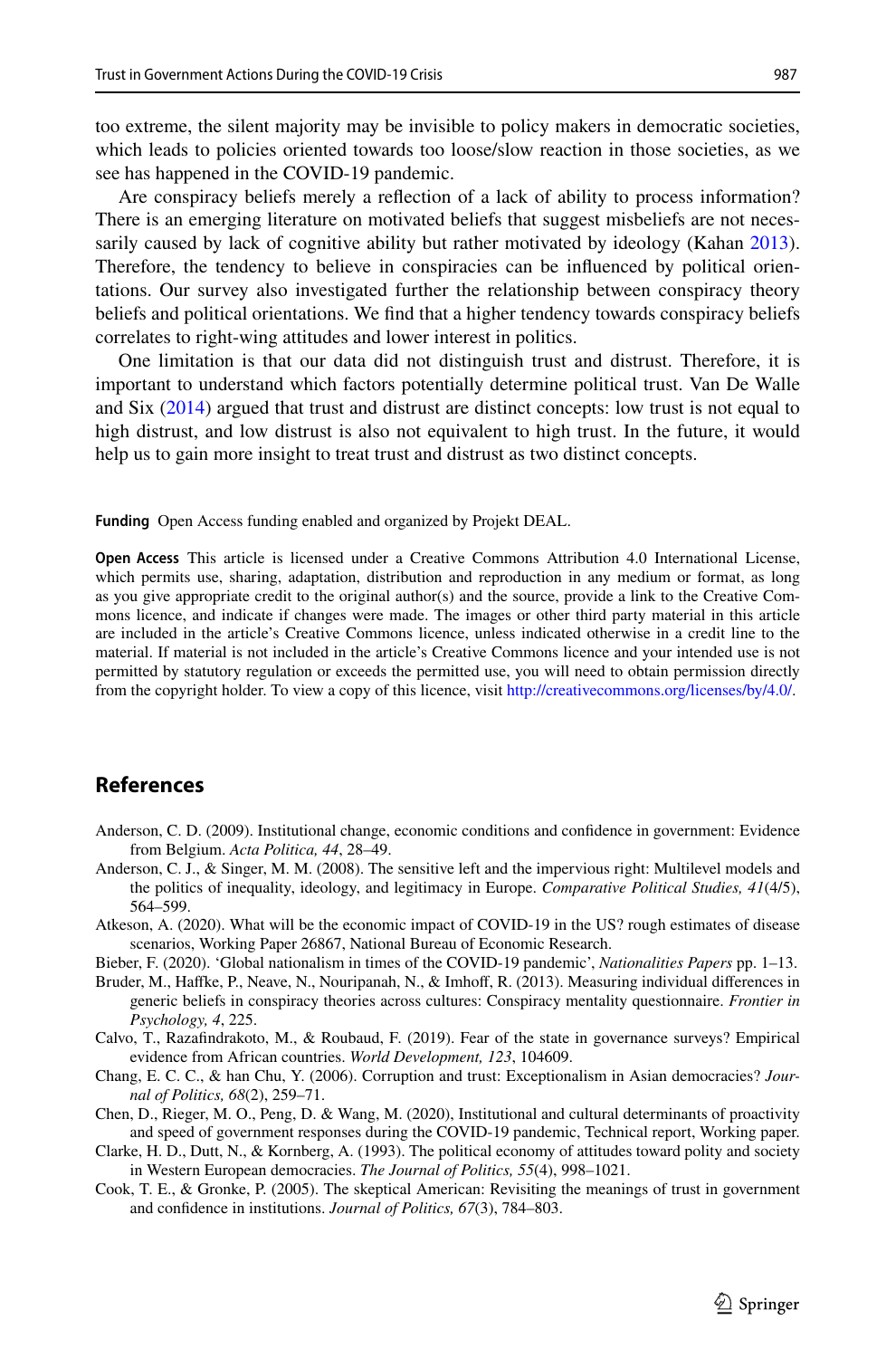- <span id="page-21-9"></span>Denters, B., Gabriel, O. & Torcal, M. (2007), Political confdence in representative democracies: Socio- cultural vs political explanations. In van Deth, J. W., Montero, J. R., & Westholm, A. (eds.) *Citizenship and involvement in European democracies: A comparative analysis*. Routledge, London.
- <span id="page-21-25"></span>DeVeaux, F., & Dölitzsch, C. (2020). *Democracy perception index - 2020*. Dalia Research: Technical report.
- <span id="page-21-26"></span>Dong, E., Du, H., & Gardner, L. (2020). An interactive web-based dashboard to track COVID-19 in real time. *The Lancet infectious diseases*.
- <span id="page-21-17"></span>Einstein, K. L., & Glick, D. M. (2015). Do I think BLS data are BS? the consequences of conspiracy theories. *Political Behavior, 37*(3), 679–701.
- <span id="page-21-8"></span>Ervasti, H., Kouvo, A., & Venetoklis, T. (2019). Social and institutional trust in times of crisis: Greece, 2002–2011. *Social Indicators Research, 141*, 1207–1231.
- <span id="page-21-22"></span>Fetzer, T. et al. (2020a). Perceptions of an insufficient government response at the onset of the COVID-19 pandemic are associated with lower mental well-being, Working paper.
- <span id="page-21-21"></span>Fetzer, T., Witte, M., Hensel, L., Jachimowicz, J. M., Haushofer, J., Ivchenko, A., Caria, S., Reutskaja, E., Roth, C., & Fiorin, S. et al. (2020b). Measuring worldwide COVID-19 attitudes and beliefs, Technical report, working paper.
- <span id="page-21-16"></span>Goertzel, T. (1994). Belief in conspiracy theories. *Political Psychology, 15*(4), 731–742.
- <span id="page-21-12"></span>Hakhverdian, A., & Mayne, Q. (2012). Institutional trust, education, and corruption: A micro-macro interactive approach. *The Journal of Politics, 74*(3), 739–750.
- <span id="page-21-2"></span>Hale, T., Petherick, A., Phillips, T. & Webster, S. (2020). Variation in government responses to COVID-19. *Blavatnik School of Government Working Paper*.
- <span id="page-21-11"></span>Hetherington, M. J. (1998). The political relevance of political trust. *American Political Science Review, 92*(4), 791–808.
- <span id="page-21-15"></span>Imhoff, R., & Lamberty, P. (2020). A bioweapon or a hoax? The link between distinct conspiracy beliefs about the Coronavirus Disease (COVID-19) outbreak and pandemic behavior. *Social Psychological and Personality Science, 11*(8), 1110–1118.
- <span id="page-21-27"></span>Kahan, D. M. (2013). Ideology, motivated reasoning, and cognitive refection. *Judgment and Decision Making, 8*(4), 407–424.
- <span id="page-21-19"></span>Karić, T. & Medjedović, J. (2021). Covid-19 conspiracy beliefs and containment-related behaviour: The role of political trust. ,*Personality and Individual Diferences* p. 110697.
- <span id="page-21-18"></span>Kim, M., & Cao, X. (2016). The impact of exposure to media messages promoting government conspiracy theories on distrust in the government: Evidence from a two-stage randomized experiment. *International Journal of Communication, 10*, 20.
- <span id="page-21-6"></span>Kumlin, S., & Haugsgjerd, A. (2017). The welfare state and political trust: Bringnig performance back. In Zmerli, S., & van der Meer, T. W. G. (eds.) *Handbook on Political Trust*. Edward Elgar Publishing, chapter 18 (pp. 285–301).
- <span id="page-21-13"></span>Leeson, P. T. (2008). Media freedom, political knowledge, and participation. *Journal of Economic Perspectives, 22*(2), 155–169.
- <span id="page-21-10"></span>Mayne, Q., & Hakhverdian, A. (2017). Education, socialization, and political trust. In Zmerli, S., & van der Meer, T. W. G. (eds.), *Handbook on Political Trust*. Edward Elgar Publishing, chapter 11 (pp. 176–196).
- <span id="page-21-1"></span>McKibbin, W. J., & Fernando, R. (2020). The global macroeconomic impacts of COVID-19: Seven scenarios.
- <span id="page-21-14"></span>Newton, K. (2017). Political trust and the mass media. In Zmerli, S., & van der Meer, T. W. G. (eds.), *Handbook on Political Trust*. Edward Elgar Publishing, chapter 22 (pp. 353–372).
- <span id="page-21-3"></span>Newton, K. (2020). Government communications, political trust and compliant social behaviour: The politics of Covid-19 in Britain. *The Political Quarterly, 91*(3), 502–513.
- <span id="page-21-4"></span>Norris, P. (2017). The conceptual framework of political support. In Zmerli, S., & van der Meer, T. W. G. (eds.), *Handbook on Political Trust*. Edward Elgar Publishing, chapter 2 (pp. 19–32).
- <span id="page-21-5"></span>North, D. C. (1990). *Institutions, institutional change and economic performance*. Cambridge: Cambridge University Press.
- <span id="page-21-24"></span>Reporters without Borders. (2020). World press freedom index.
- <span id="page-21-20"></span>Rieger, M. O. (2020). What makes young people think positively about social distancing during the corona crisis in Germany? *Frontiers in Sociology, 5*, 61.
- <span id="page-21-23"></span>Rieger, M. O., & He-Ulbricht, Y. (2020). German and Chinese dataset on attitudes regarding COVID-19 policies, perception of the crisis, and belief in conspiracy theories. *Data in Brief, 33*, 106384.
- <span id="page-21-0"></span>Rieger, M. O., & Wang, M. (2020). Secret erosion of the "lockdown"? Patterns in daily activities during the SARS-Cov2 pandemics around the world. *Review of Behavioral Economics*.
- <span id="page-21-7"></span>Torcal, M. (2014). The decline of political trust in Spain and Portugal: Economic performance or political responsiveness? *American Behavioral Scientist, 58*(12), 1542–1567.
- <span id="page-21-28"></span>Van De Walle, S., & Six, F. (2014). Trust and distrust as distinct concepts: Why studying distrust in institutions is important. *Journal of Comparative Policy Analysis: Research and Practice, 16*(2), 158–174.